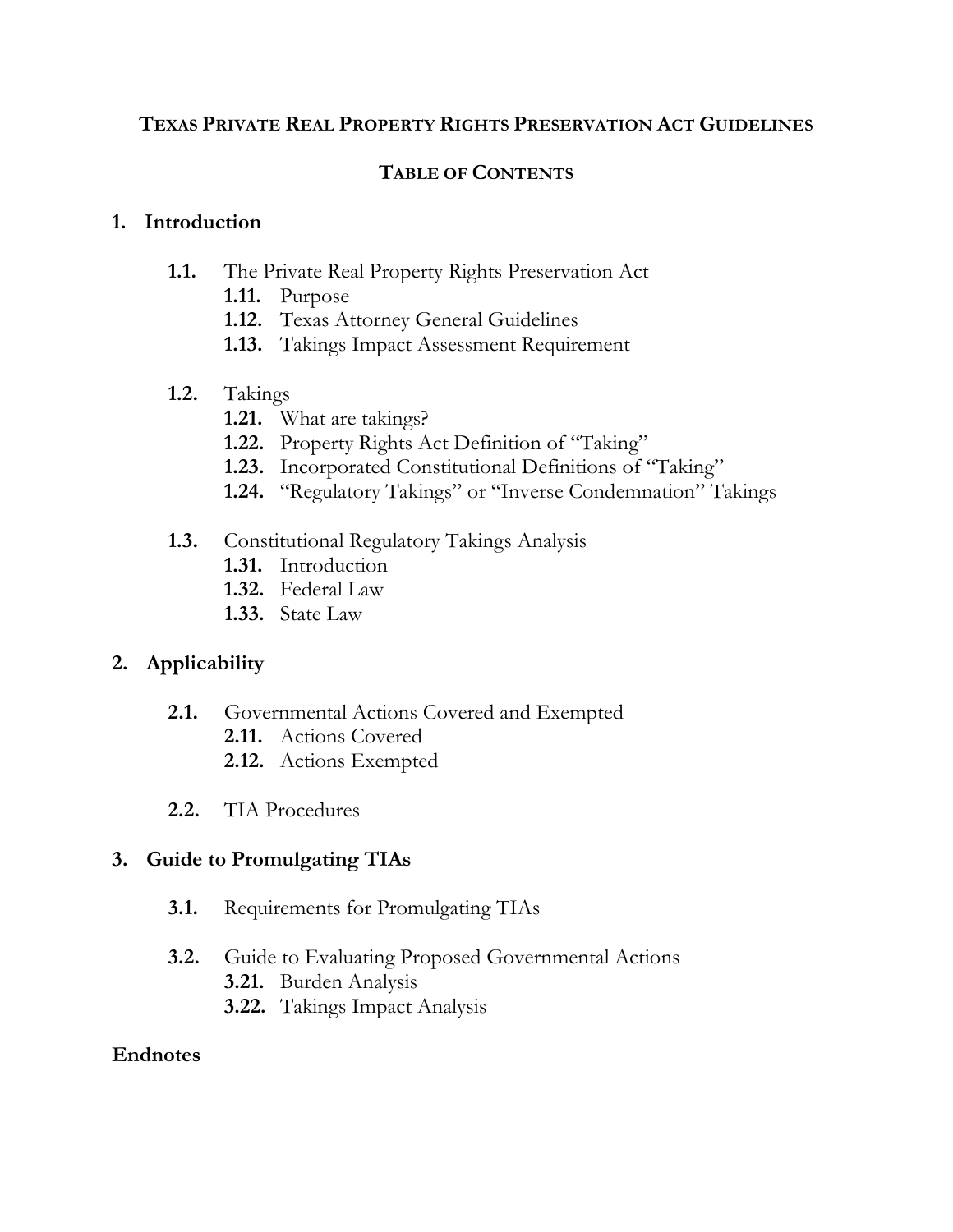#### **1. INTRODUCTION**

## **1.1. The Private Real Property Rights Preservation Act**

## **1.11. Purpose**

"The Private Real Property Rights Preservation Act," Texas Government Code chapter 2007 (the Property Rights Act), represents a basic charter for the protection of private real property rights in Texas.<sup>[1](#page-16-0)</sup> The Property Rights Act is the Legislature's acknowledgment of the importance of protecting private real property interests in Texas. The purpose of the act is to ensure that certain governmental entities<sup>[2](#page-16-1)</sup> make a careful evaluation of their actions regarding private real property rights, and that those entities act according to the letter and spirit of the Property Rights Act. In short, the Property Rights Act is another instrument to ensure open and responsible government for Texans.

## **1.12. Texas Attorney General Guidelines**

The Property Rights Act section 2007.041 requires the Texas Attorney General's Office to take the following steps:

1) prepare guidelines to assist governmental entities in identifying and evaluating those governmental actions described in Property Rights Act section 2007.003(a)(1)–(3) that may result in a taking;

2) file the guidelines with the Secretary of State for publication in the *Texas Register* in the manner prescribed by chapter 2002 of the Government Code; and

3) review the guidelines at least annually and revise those guidelines as necessary to ensure consistency with the actions of the Legislature and the decisions of the United States Supreme Court and the Texas Supreme Court.

*\*Please Note: These Property Rights Act guidelines do not represent a formal Attorney General Opinion and should not be construed as an Opinion of the Texas Attorney General as to whether a specific governmental action constitutes a taking. The Property Rights Act raises complex and difficult issues in emerging areas of law, public policy, and government. Should you need more specific advice, you are encouraged to hire counsel to address your specific concerns. These Guidelines are intended to provide guidance for governmental entities as they seek to conform their activities to the Property Rights Act's requirements.*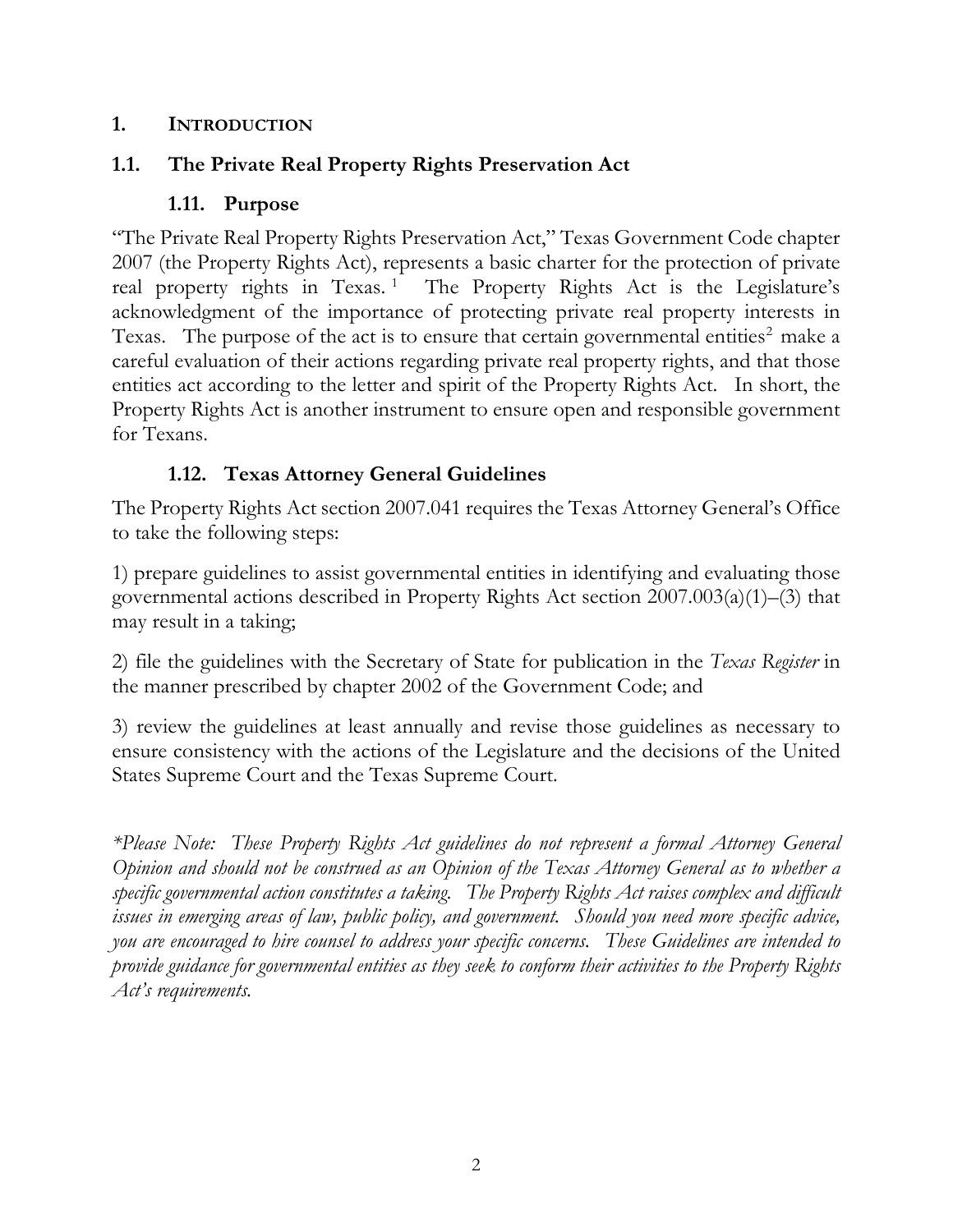## **1.13. Takings Impact Assessment Requirement**

Some governmental actions taken pursuant to these Property Rights Act guidelines (the Guidelines) require the governmental entity to promulgate "Takings Impact Assessments" (TIAs).

TIAs ensure that information regarding the private real property implications of governmental actions is considered before decisions are made and actions taken.<sup>[3](#page-16-2)</sup> This information and analysis must be accurate, concise, and legally sound. TIAs must concentrate on the truly significant real property issues—not merely amass needless detail and meaningless data. Nevertheless, the public is entitled to more than mere pro forma analyses by the governmental entities covered by the Property Rights Act. TIAs serve as the means of assessing the impact on private real property, rather than justifying decisions already made. The failure of a governmental entity to promulgate a TIA when one is required may subject that entity to a lawsuit to invalidate the governmental action. [4](#page-17-0) The TIA is a critical mechanism in ensuring that requisite attention is paid to the impact of a covered governmental action on real property interests.

## **1.2. Takings**

#### **1.21. Governmental Entities Must Consider Takings**

Under the Property Rights Act a governmental entity undertaking a governmental action must expressly consider or assess whether takings of private real property may result. Governmental entities need to be aware of the criteria set forth in the Property Rights Act defining the scope of what actions may constitute a taking.

#### **1.22. Property Rights Act Definition of "Taking"**

Property Rights Act section 2007.002(5) defines "taking" as:

- (A) a governmental action that affects private real property, in whole or in part or temporarily or permanently, in a manner that requires the governmental entity to compensate the private real property owner as provided by the Fifth and Fourteenth Amendments to the United States Constitution or Section 17 or 19, Article I, Texas Constitution; or
- (B) a governmental action that:

(i) affects an owner's private real property that is the subject of the governmental action, in whole or in part or temporarily or permanently, in a manner that restricts or limits the owner's right to the property that would otherwise exist in the absence of the governmental action; and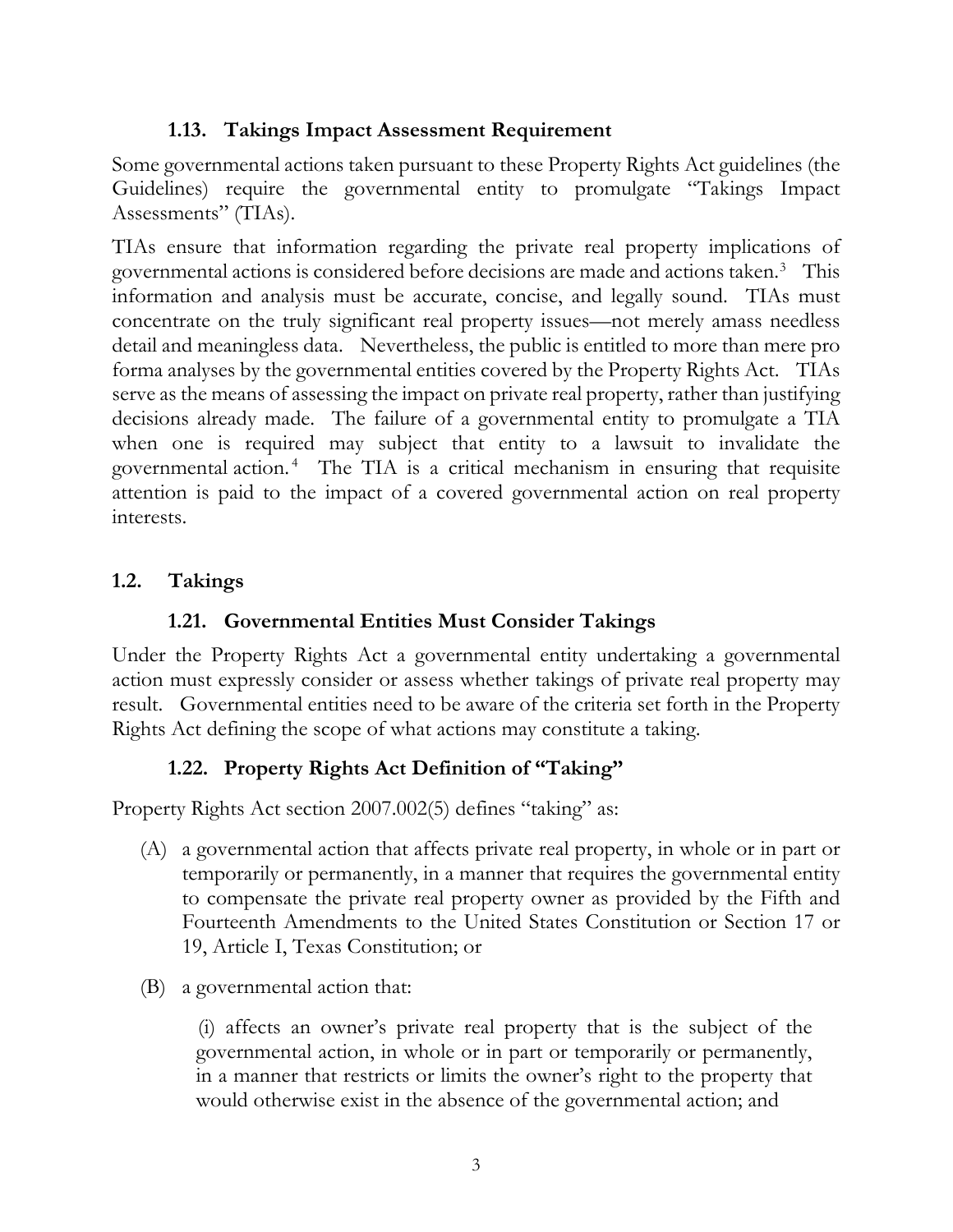(ii) is the producing cause<sup>[5](#page-17-1)</sup> of a reduction of at least 25 percent in the market value of the affected private real property, determined by comparing the market value of the property as if the governmental action is not in effect and the market value of the property determined as if the governmental action is in effect.[6](#page-17-2)

This Property Rights Act definition of "taking" incorporates current jurisprudence on takings under the United States and Texas Constitutions. These definitions are discussed in greater detail below along with the statutory definition of taking.

## **1.23. Incorporated Constitutional Definitions of "Taking"**

The Fifth Amendment to the United States Constitution (the "Takings Clause") provides: "[N]or shall private property be taken for public use, without just compensation." The Takings Clause applies to the states by virtue of the Fourteenth Amendment.<sup>[7](#page-17-3)</sup>

Article I, § 17 of the Texas State Constitution provides as follows: "No person's property shall be taken, damaged, or destroyed for or applied for public use without adequate compensation being made, unless by the consent of such person."

## **1.24. "Regulatory Takings" or "Inverse Condemnation Takings"**

There is usually little question that a taking has occurred when the government physically seizes or occupies private real property. However, when the government regulates private real property, when government activities occur on private real property, or when the government undertakes a physically non-intrusive action that may have an impact on real property rights, the situation may be less clear. These Guidelines pertain, for the most part, to these less obvious situations. [8](#page-17-4)

The Takings Clause "does not bar government from interfering with property rights, but rather requires compensation 'in the event of otherwise proper interference amounting to a taking."<sup> $\overline{9}$  $\overline{9}$  $\overline{9}$ </sup> Condemnation is not prevented by the Takings Clause, where a government exercises the power of eminent domain to condemn real property in exchange for adequate compensation. But when a government takes real property without adequate compensation, it is sometimes called "inverse condemnation" or a "taking."[10](#page-18-0) Likewise, a physically non-intrusive governmental regulation or action that affects the value, use, or transfer of real property may constitute a "regulatory taking" if it "goes too far."[11](#page-18-1) If a governmental action diminishes or destroys a fundamental real property right—such as the right to possess, exclude others from, or dispose of real property—it could constitute a "taking."[12](#page-18-2) Similarly, if a governmental action imposes substantial and significant limitations on real property use, there could be a "taking."[13](#page-18-3)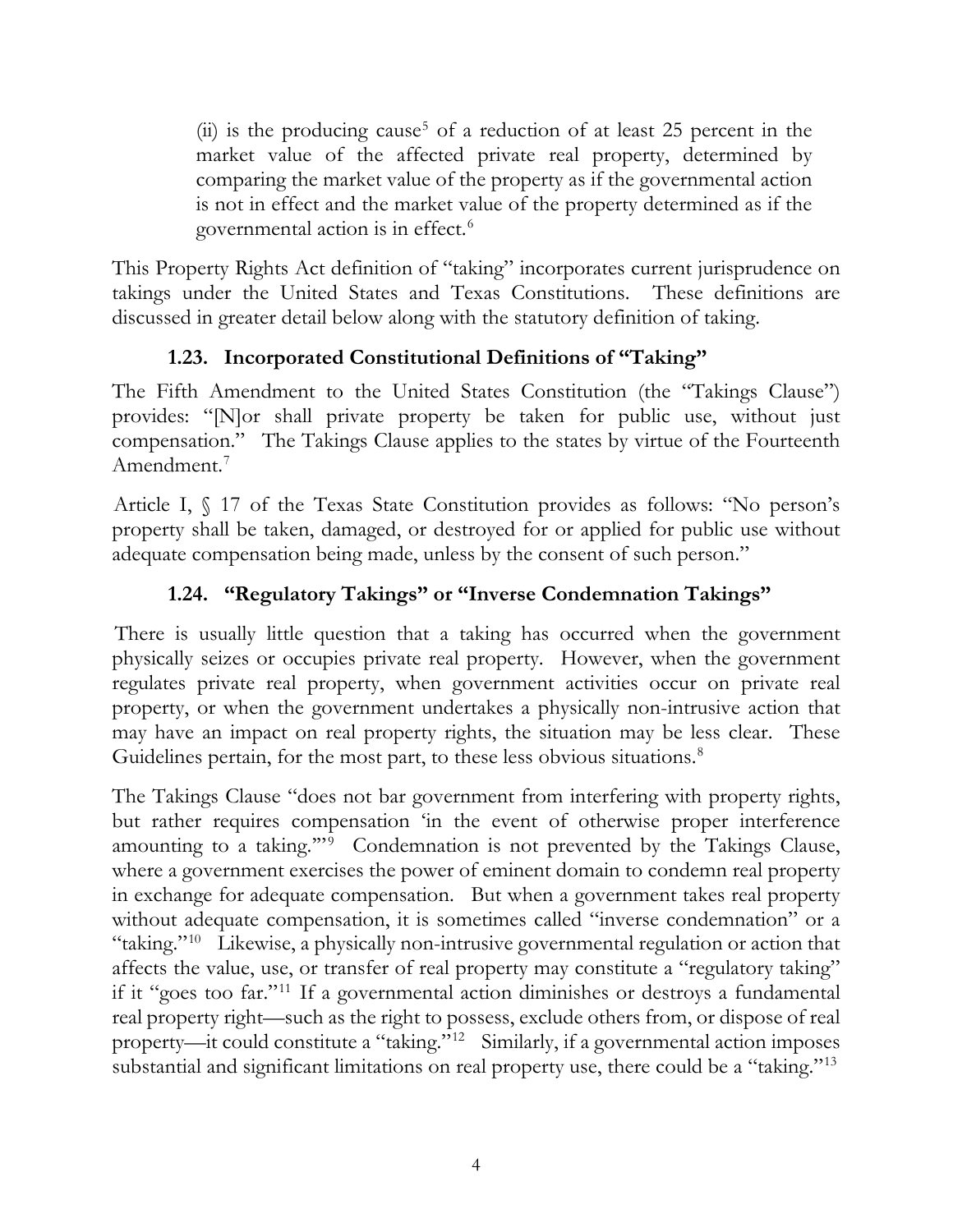Regulatory or governmental actions are sometimes difficult to evaluate for "takings" because government may properly regulate or limit the use of private real property, relying on its "police power" authority and responsibility to protect the public health, safety, and welfare of its citizens. Accordingly, government may abate public nuisances, terminate illegal activities, and establish building codes, safety standards, or sanitary requirements without creating a compensatory "taking." Government may also limit the use of real property through land use planning, zoning ordinances, setback requirements, and environmental regulations.

Governmental actions taken specifically for the purposes of protecting public health and safety may be given broader latitude by courts before they are found to be "takings." However, the fact a public health and safety determination is made does not mean the action is not a taking. Actions that are asserted to be for the protection of public health and safety should be undertaken only in response to real and substantial threats to public health and safety, designed to significantly advance the health and safety purpose. These actions should impose no greater burden than necessary to achieve the health and safety purpose. Otherwise, the exemptions or exceptions for these actions may swallow the rules set forth by the Property Rights Act to protect private real property.[14](#page-18-4)

# **1.3. Constitutional Regulatory "Takings" Analyses**

## **1.31. Introduction**

A governmental action may result in the "taking" of private real property requiring the payment of compensation if that action denies an owner of the economically viable use of her land. Deprivation of economic viability may occur through the denial of development permits, as well as through the application of ordinances or state laws.<sup>[15](#page-18-5)</sup> "[A] plaintiff seeking to challenge a government regulation as an uncompensated taking of private property may proceed . . . by alleging a 'physical' taking, a *Lucas*-type 'total regulatory taking,' a *Penn Central* taking, or a land-use exaction violating the standards set forth in *Nollan* and *Dolan*."[16](#page-18-6)

Prior to 2005, the perception existed that a regulation that did not "substantially advance legitimate state interests" could result in a "taking." The United States Supreme Court has since rejected that argument in *Lingle v. Chevron U.S.A., Inc.* The Court concluded that the "substantially advances" test no longer has a place in "takings" jurisprudence and observed that "[a]n inquiry of this nature has some logic in the context of a due process challenge, for a regulation that fails to serve any legitimate governmental objective may be so arbitrary or irrational that it runs afoul of the Due Process Clause."[17](#page-18-7)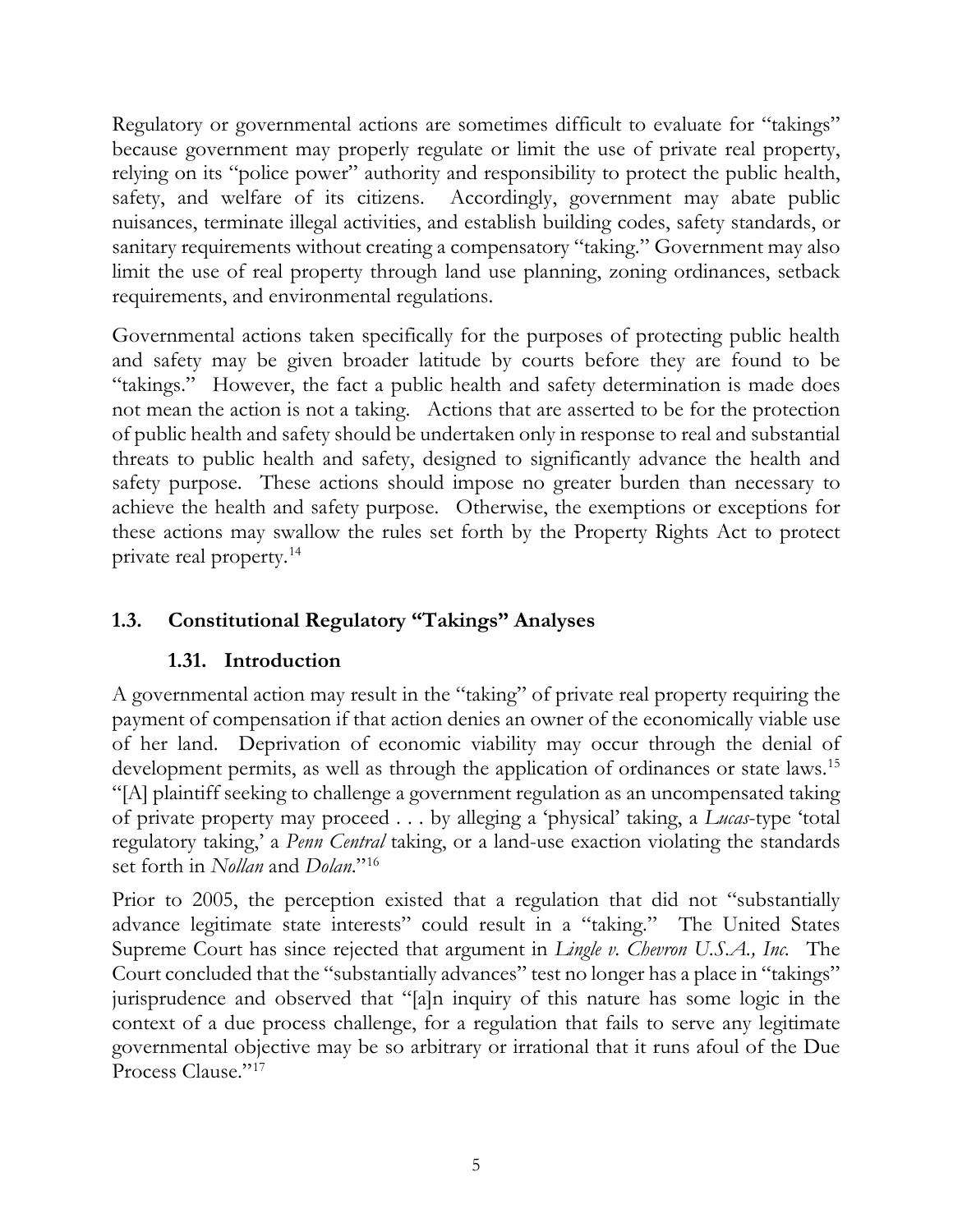Governmental actions requiring exactions of property (e.g., a green space dedication, payment, or assumption of a contingent liability<sup>[18](#page-18-8)</sup> required for permitting approval) must meet the "rough proportionality test." This test requires a governmental entity to make "some sort of individualized determination that the required dedication is related both in nature and extent to the project's anticipated impact, though a precise mathematical calculation is not required."[19](#page-18-9) The definition of exaction is broad enough to include a demand that the owner assume a contingent liability.

## **1.32. Federal Law**

The governmental entity must consider whether there is a taking under federal constitutional law. A proper regulatory taking analysis considers the economic impact of the regulation, in particular whether the proposed governmental action interferes with a real property owner's reasonable investment-backed development expectations.<sup>[20](#page-18-10)</sup> For instance, in determining whether a taking has occurred, a court, among other things, might weigh the governmental action's impact on vested development rights against the government's interest in taking the action. Defining reasonable investment-backed expectations is a complex, fact-intensive undertaking.

In *Reahard v. Lee County*,<sup>[21](#page-18-11)</sup> the United States Court of Appeals for the Eleventh Circuit set forth the following eight-factor list to consider when determining whether a private real property owner's investment-backed development expectations have been negatively impacted and a regulatory taking thereby effected:

- 1) history of the property (When was it purchased? How much land was purchased? Where was the land located? What is the nature of title? What is the composition of the land? How was the land initially used?);
- 2) history of the development (What was built on the land? Who built it? How was the land subdivided? Who bought the property? What plats were filed? What roads were dedicated?);
- 3) history of zoning and regulation (How and when was the land classified? How was use proscribed? Were there changes in zoning classification?);
- 4) how did development change when title passed;
- 5) present nature and extent of the property;
- 6) owner's reasonable expectations under state common law;
- 7) neighboring landowners' reasonable expectations under state common law; and
- 8) diminution of owner's investment-backed expectations, if any, after passage of the regulation or the undertaking of a governmental action.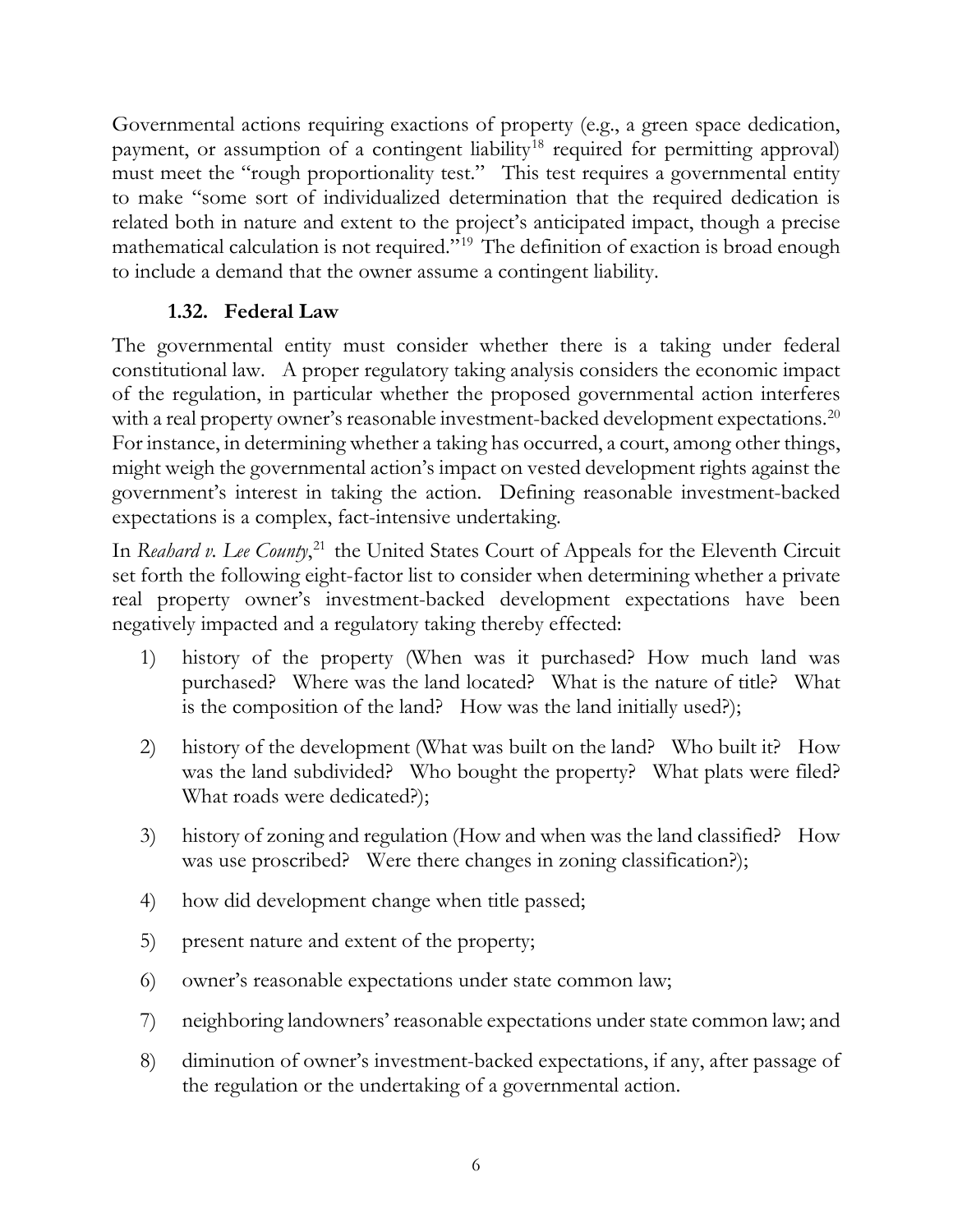A governmental action that prohibits *all* economically viable or beneficial uses of real property is a "taking"—unless the governmental entity can demonstrate that laws of nuisance or other pre-existing limitations on the use of the real property prohibit the proposed uses, or there is no interest at stake protected or defined by common law.[22](#page-18-12) The United States Supreme Court has acknowledged that the Court has never clarified the "property interest" against which the loss of value is to be measured. The Court suggested that a real property owner's "investment-backed development expectations" as shaped by state property law may provide the answer.<sup>[23](#page-18-13)</sup>

Additionally, the United States Supreme Court has held that temporary development moratoria are not per se "takings" of property under the Takings Clause. The Court reasoned that "the answer to the abstract question whether a temporary moratorium effects a taking is neither 'yes, always' nor 'no, never'; the answer depends upon the particular circumstances of the case."[24](#page-18-14)

## **1.33. State Law**

The governmental entity must also consider whether there is a "taking" under state constitutional law. In cases of non-physical intrusion, Texas courts, on a case-by-case basis, have employed several general tests to determine whether a compensable governmental taking has occurred under the provisions of the Texas Constitution. These general tests include the following:

- 1) Whether the governmental entity has imposed a burden on private real property, which creates a disproportionate diminution in economic value or renders the property wholly useless;<sup>[25](#page-19-0)</sup>
- 2) Whether the governmental action against the owner's real property interest is for its own advantage; $^{26}$  $^{26}$  $^{26}$
- 3) Whether the governmental action constitutes an unreasonable and direct physical or legal restriction or interference with the owner's right to use and enjoy the property;<sup>[27](#page-19-2)</sup>
- 4) Whether the governmental action is a constitutionally cognizable injury that results in diminished value of a property;<sup>[28](#page-19-3)</sup>
- 5) Whether the governmental action accords with substantive due process principles through a rational relationship to a legitimate governmental interest;  $\text{or}^{\text{29}}$  $\text{or}^{\text{29}}$  $\text{or}^{\text{29}}$
- 6) Whether the ordinance renders the entire property "wholly useless" or otherwise causes "total destruction" of the entire tract's economic value.[30](#page-20-0)

To distinguish a "taking" from a cause of action under tort law (e.g., negligence or nuisance), contract, or some other law, the Texas Supreme Court has emphasized intent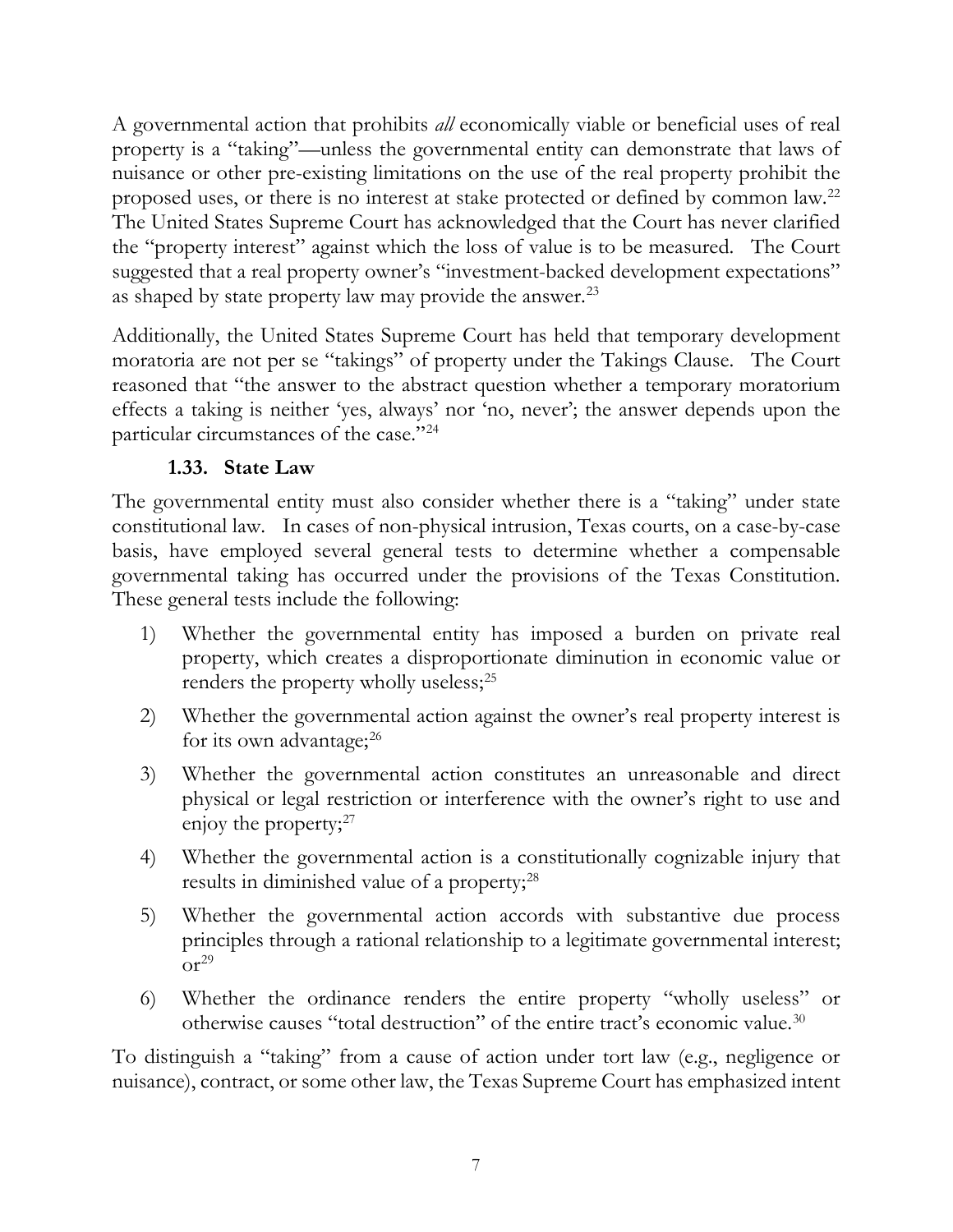as a factor among the elements comprising a state constitutional taking claim. These elements include the following:

- 1) the government intentionally performed certain acts;
- 2) that resulted in a taking of property; and
- 3) that taking is for public use.<sup>31</sup>

Thus, private economic loss from a contract dispute with the government does not give rise to a constitutional "taking." In that case, the government is acting in its capacity as a contracting party and not in its capacity as a sovereign intending to act upon private property for a public purpose.<sup>32</sup> In other contexts, Texas courts examine whether the government knows that its specific act caused identifiable harm or that private property damage was substantially certain to result from the act.<sup>[33](#page-20-3)</sup>

## **2. APPLICABILITY OF THE PROPERTY RIGHTS ACT**

## **2.1. Governmental Actions Covered and Exempted**

## **2.11. Actions Covered**

Property Rights Act section 2007.003(a) provides that the Property Rights Act applies only to the following governmental actions:

- 1) the adoption or issuance of an ordinance, rule, regulatory requirement, resolution, policy, guideline, or similar measure;
- 2) an action that imposes a physical invasion<sup>[34](#page-20-4)</sup> or requires a dedication or exaction of private real property;
- 3) an action by a municipality that has an effect in the extraterritorial jurisdiction of the municipality,<sup>[35](#page-20-5)</sup> excluding annexation, and that enacts or enforces an ordinance, rule, regulation, or plan that does not uniformly<sup>[36](#page-20-6)</sup> impose identical requirements or restrictions on the entire extraterritorial jurisdiction of the municipality; and
- 4) enforcement of a governmental action listed in Subdivisions (1) through (3), whether the enforcement of the governmental action is accomplished through the use of permitting, citations, orders, judicial or quasi-judicial proceedings, or other similar means.

Of these actions governed by the Property Rights Act, governmental entities are required to prepare a TIA only for those listed in subsections (1)–(3) above. [37](#page-20-7)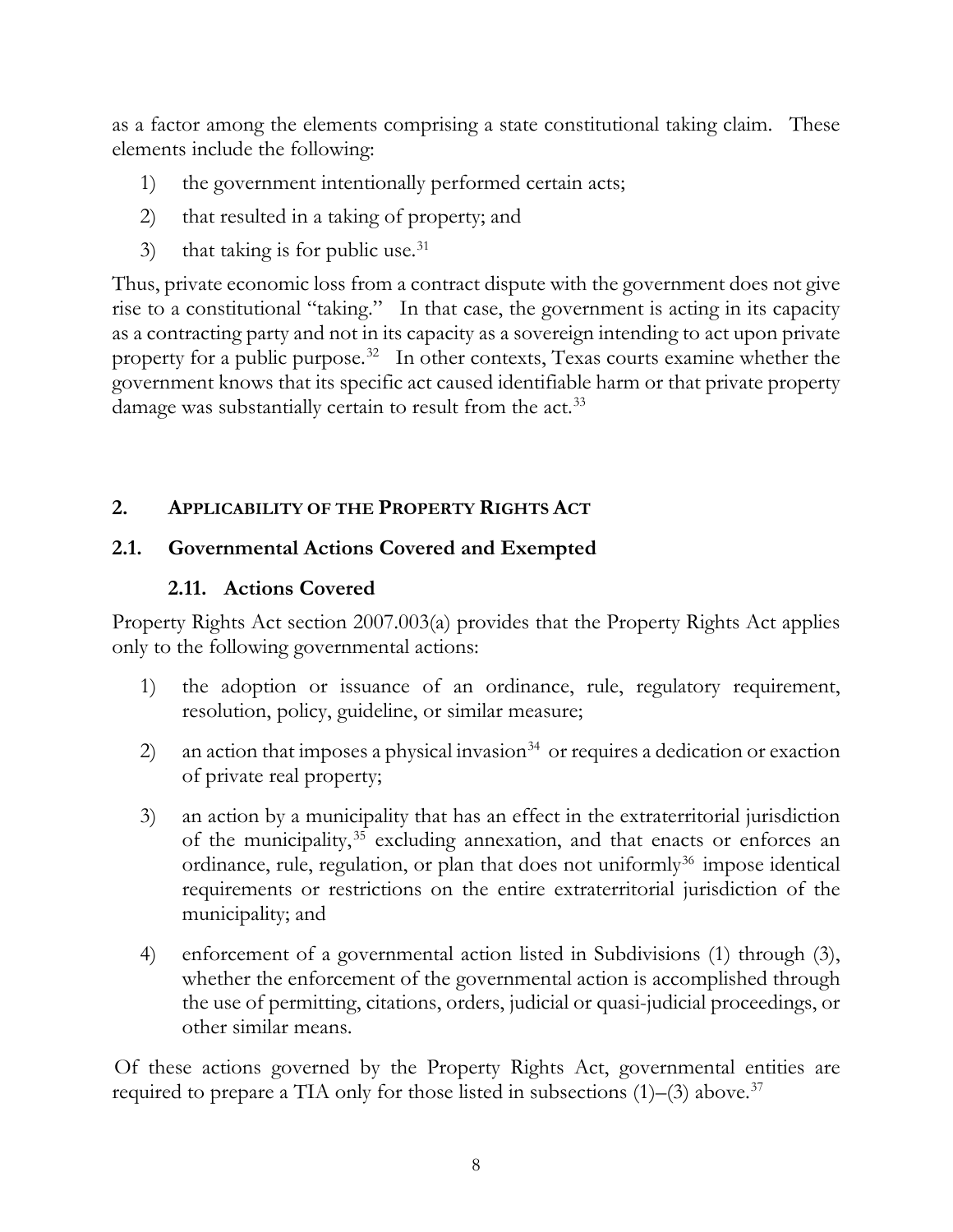#### **2.12. Actions Exempted**

Pursuant to Property Rights Act section 2007.003(b), the following actions are explicitly exempted from Property Rights Act coverage:

- 1) an action by a municipality except as provided by subsection  $(a)(3)$ ;
- 2) a lawful forfeiture or seizure of contraband as defined by Article 59.01, Code of Criminal Procedure;
- 3) a lawful seizure of property as evidence of a crime or violation of law;
- 4) an action, including an action of a political subdivision, that is reasonably taken to fulfill an obligation mandated by federal law, or an action of a political subdivision that is reasonably taken to fulfill an obligation mandated by state law;
- 5) the discontinuance or modification of a program or regulation that provides a unilateral expectation that does not rise to the level of a recognized interest in private real property;
- 6) an action taken to prohibit or restrict a condition or use of private real property if the governmental entity proves that the condition or use constitutes a public or private nuisance as defined by background principles of nuisance and property law of this state;
- 7) an action taken out of a reasonable, good faith belief that the action is necessary to prevent a grave and immediate threat to life or property;
- 8) a formal exercise of the power of eminent domain;
- 9) an action taken under a state mandate to prevent waste of oil and gas, protect correlative rights of owners of interests in oil or gas, or prevent pollution related to oil and gas activities;
- 10) a rule or proclamation adopted for the purpose of regulating water safety, hunting, fishing, or control of nonindigenous or exotic aquatic resources;
- 11) an action taken by a political subdivision:
	- (A) to regulate construction in an area designated under law as a floodplain;
	- (B) to regulate on-site sewage facilities;
	- (C) under the political subdivision's statutory authority to prevent waste or protect rights of owners of interest in groundwater; or
	- (D) to prevent subsidence;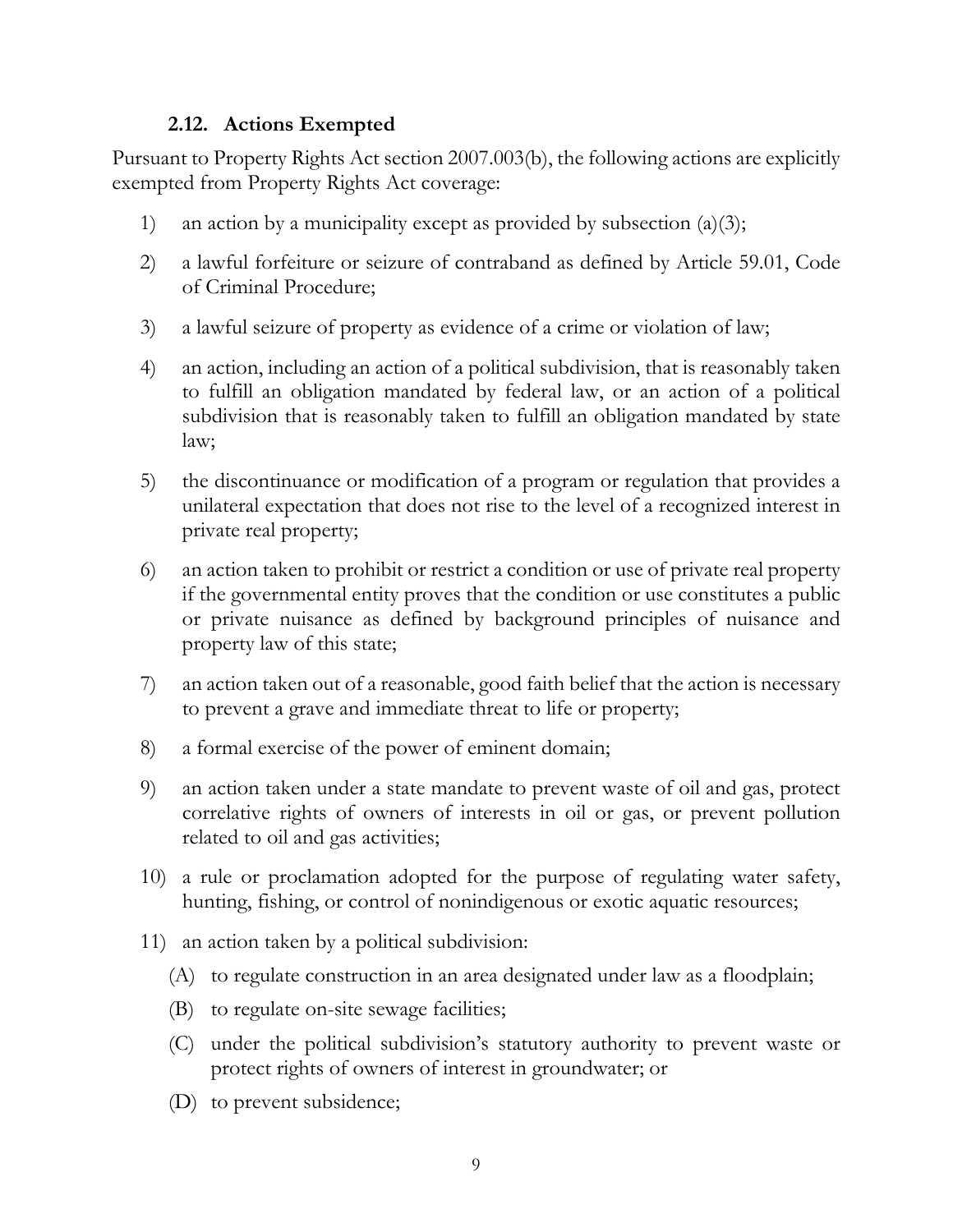- 12) the appraisal of property for purposes of ad valorem taxation;
- 13) an action that:
	- (A) is taken in response to a real and substantial threat to public health and safety;
	- (B) is designed to significantly advance the health and safety purpose; and
	- (C) does not impose a greater burden than is necessary to achieve the health and safety purpose; or
- 14) an action or rulemaking undertaken by the Public Utility Commission of Texas to order or require the location or placement of telecommunications equipment owned by another party on the premises of a certificated local exchange company.

When a government defendant merely enforces another governmental action, the TIA requirement does not apply. *Id*. § 2007.043(a); *see id*. § 2007.003(a)(4).[38](#page-20-8)

The Property Rights Act section 2007.003(c) contains further exclusions for governmental actions enforcing or implementing certain statutes, rules, or agency policies. For example, the Property Rights Act does not authorize suits to determine whether a taking is caused by the enforcement or implementation of a statute, ordinance, order, rule, regulation, requirement, resolution, policy, guideline, or similar measure that was in effect September 1, 1995 and that prevents the pollution of a reservoir or an aquifer designated as a sole source aquifer under the federal Safe Drinking Water Act (42 U.S.C. § 300h–3(e)).

The Property Rights Act section 2007.003(e) further excludes statutory taking suits concerning the enforcement or implementation of the Open Beaches Act, Subchapter B, chapter 61, Natural Resources Code, as it existed on September 1, 1995, or to the enforcement or implementation of any rule or similar measure that was adopted under that subchapter and was in existence on September 1, 1995.<sup>[39](#page-21-0)</sup>

#### **2.2. TIA Procedures**

**Governmental Entity Specific Guidelines**. In order to ensure that the Property Rights Act is not read either too broadly or too narrowly and to ensure the intent of the Texas Legislature behind the statute, each governmental entity covered by the Property Rights Act should promulgate a set of procedures specific to the governmental entity ("Governmental Entity-Specific TIA Procedures") that defines which of its activities, programs, or policy, rule, or regulation promulgation activities trigger the need for a TIA. [40](#page-21-1) Such promulgation of the Governmental Entity-Specific TIA Procedures should be completed as soon as possible after the publication of these Guidelines.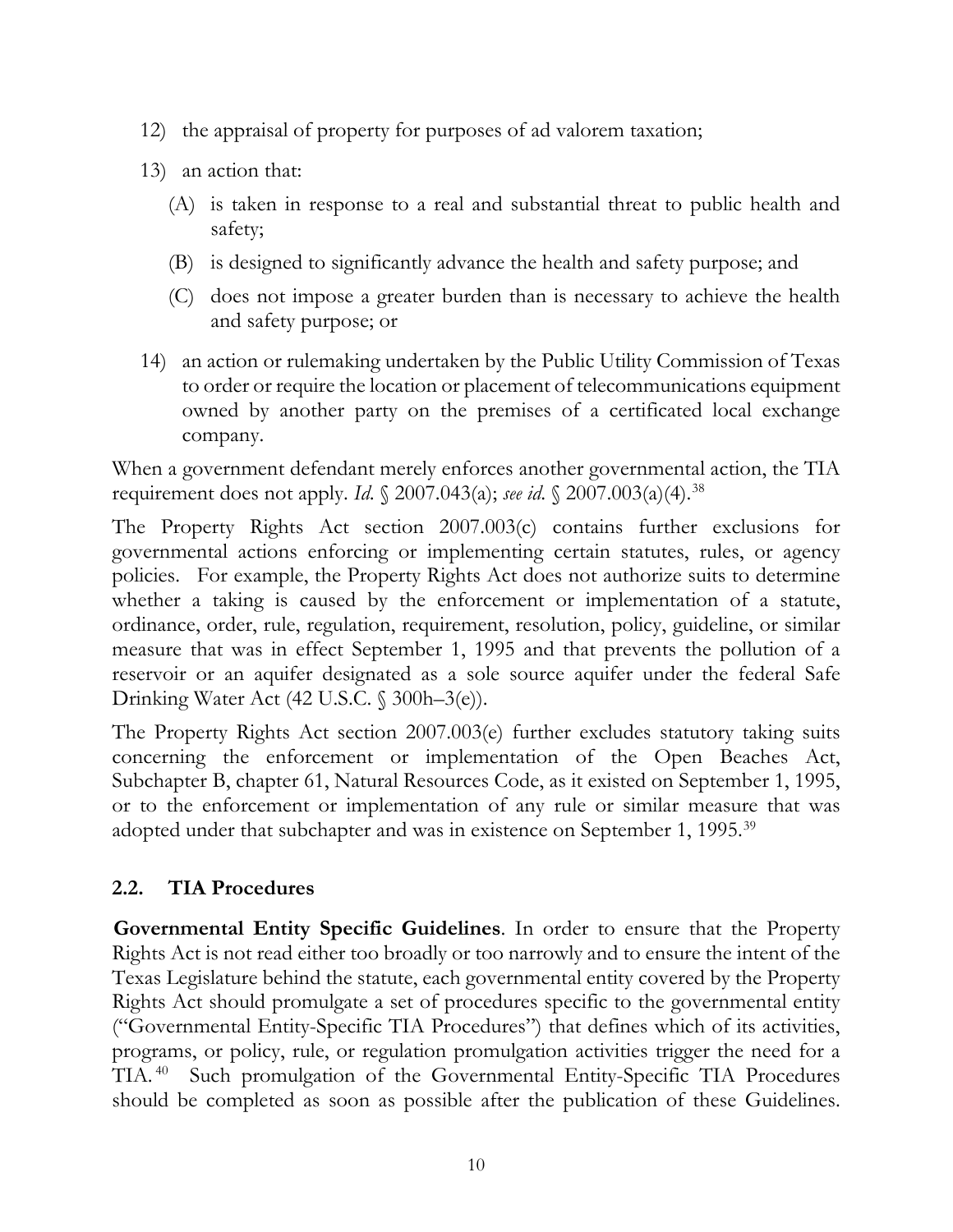However, the promulgation of these TIA procedures must not delay conformance with the Property Rights Act or these Guidelines.

**Establish Categorical Determinations.** In promulgating the Governmental Entity-Specific TIA Procedures, the entity should establish 1) "Categorical Determination" categories that indicate that there are no private real property rights affected by certain types of proposed governmental actions, as well as 2) a quick, efficient, and effective mechanism or approach to making "No Private Real Property Impacts Determinations" ("No Impact Determinations") associated with the proposed governmental action.

Categorical Determinations that no private real property interests are affected by the proposed governmental action would obviate the need for any further compliance with the Property Rights Act. Without limitations the following are examples of the types of activities that might fall into such a Categorical Determination category: 1) student policies established by state institutions of higher education; and 2) professional qualification requirements for licensed or permitted professionals.

No Impact Determinations obviate the need for any further compliance with the Property Rights Act once it is determined that there are no private real property interests impacted by a specific governmental action. In such cases, there would be no established Categorical Determination category in which the proposed governmental action fits; yet, after consideration and preliminary analysis of the specific proposed governmental action, the governmental entity would be satisfied that there would be no impact to private real property interests.

Until and unless a covered governmental entity develops Governmental Entity-Specific TIA Procedures, it will have to determine on an ad hoc basis whether any private real property interests are impacted (including to what extent) by its proposed actions. Furthermore, because the TIA necessarily depends on the type of governmental action being proposed and the specific nature of the impacts on specific private real property, the governmental entity promulgating a TIA has discretion (within the parameters of Property Rights Act section 2007.043(b)) to determine the precise extent and form of the assessment, on a case-by-case basis.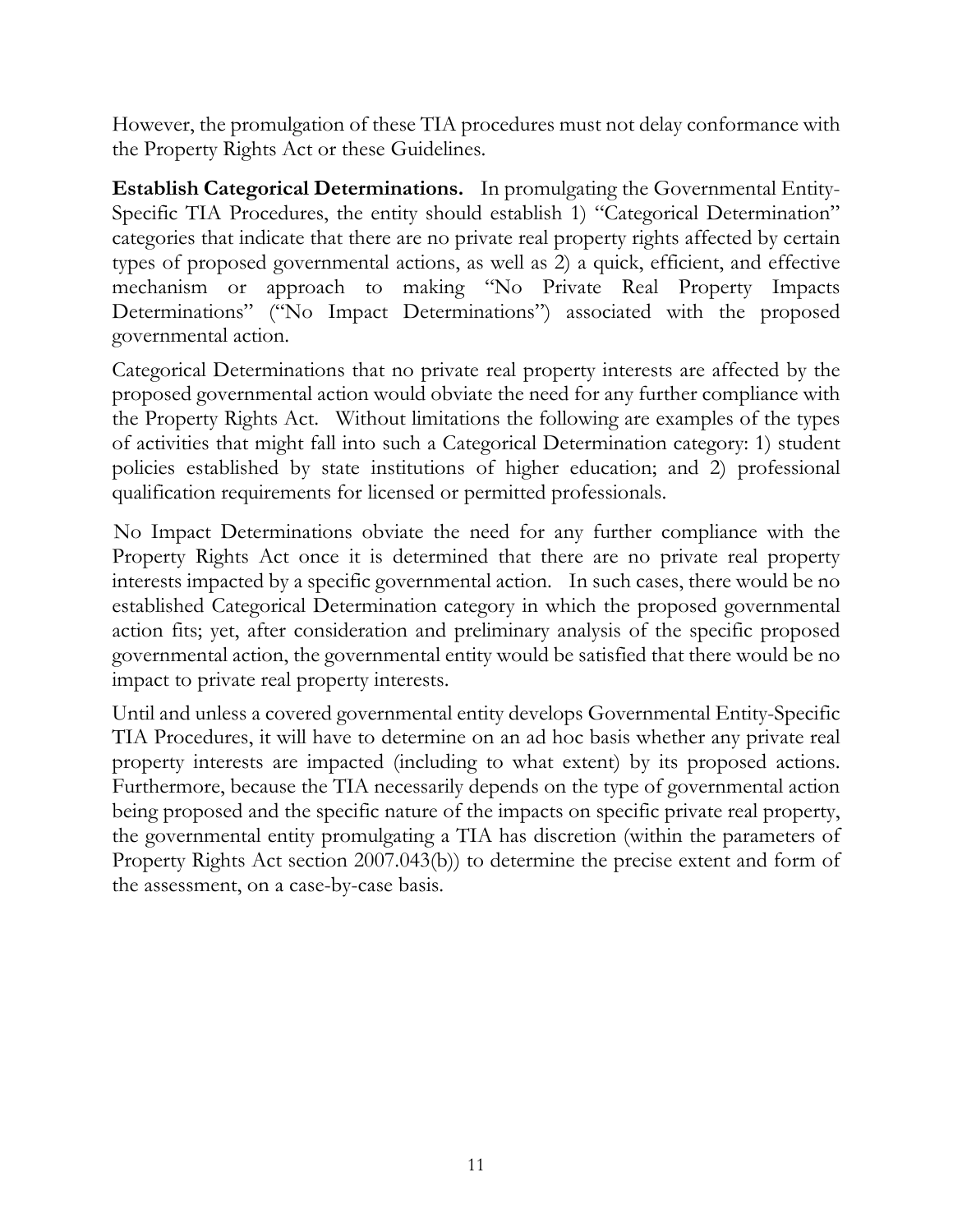## **3. GUIDE TO PROMULGATING TIAS**

## **3.1. Requirements for Promulgating TIAs**

Under the Property Rights Act section 2007.043(c), a TIA is public information. The Property Rights Act section 2007.043(b) requires that the TIA prepared by covered government entities contain the following information:

- 1) describe the specific purpose of the proposed action and identify:
	- (A) whether and how the proposed action substantially advances its stated purpose; and
	- (B) the burdens imposed on private real property and the benefits to society resulting from the proposed use of private real property;
- 2) determine whether engaging in the proposed governmental action will constitute a "taking;" and
- 3) describe reasonable alternative actions that could accomplish the specified purpose and compare, evaluate, and explain
	- (A) how an alternative action would further the specified purpose; and
	- (B) whether an alternative action would constitute a "taking."

# **3.2. Guide to Evaluating Proposed Governmental Actions**

# **3.21. Burden Analysis.**

Governmental entities covered by the Property Rights Act should use the following guide in reviewing the potential impact of a proposed governmental action covered by the Property Rights Act. While this guide may provide a framework for evaluating the impact on private real property that a proposed governmental action may have, generally, "takings" questions normally arise in the context of specific affected real property. This guide for evaluating governmental actions covered by the Property Rights Act is a tool that a governmental entity should aggressively use to safeguard private real property owners.

**Question 1:** Is the Governmental Entity undertaking the proposed action a governmental entity covered by the Property Rights Act (i.e., is it a "Covered Governmental Entity")? *See* Property Rights Act § 2007.002(1).

• If the answer is "No"  $\rightarrow$  no further compliance with the Property Rights Act is necessary.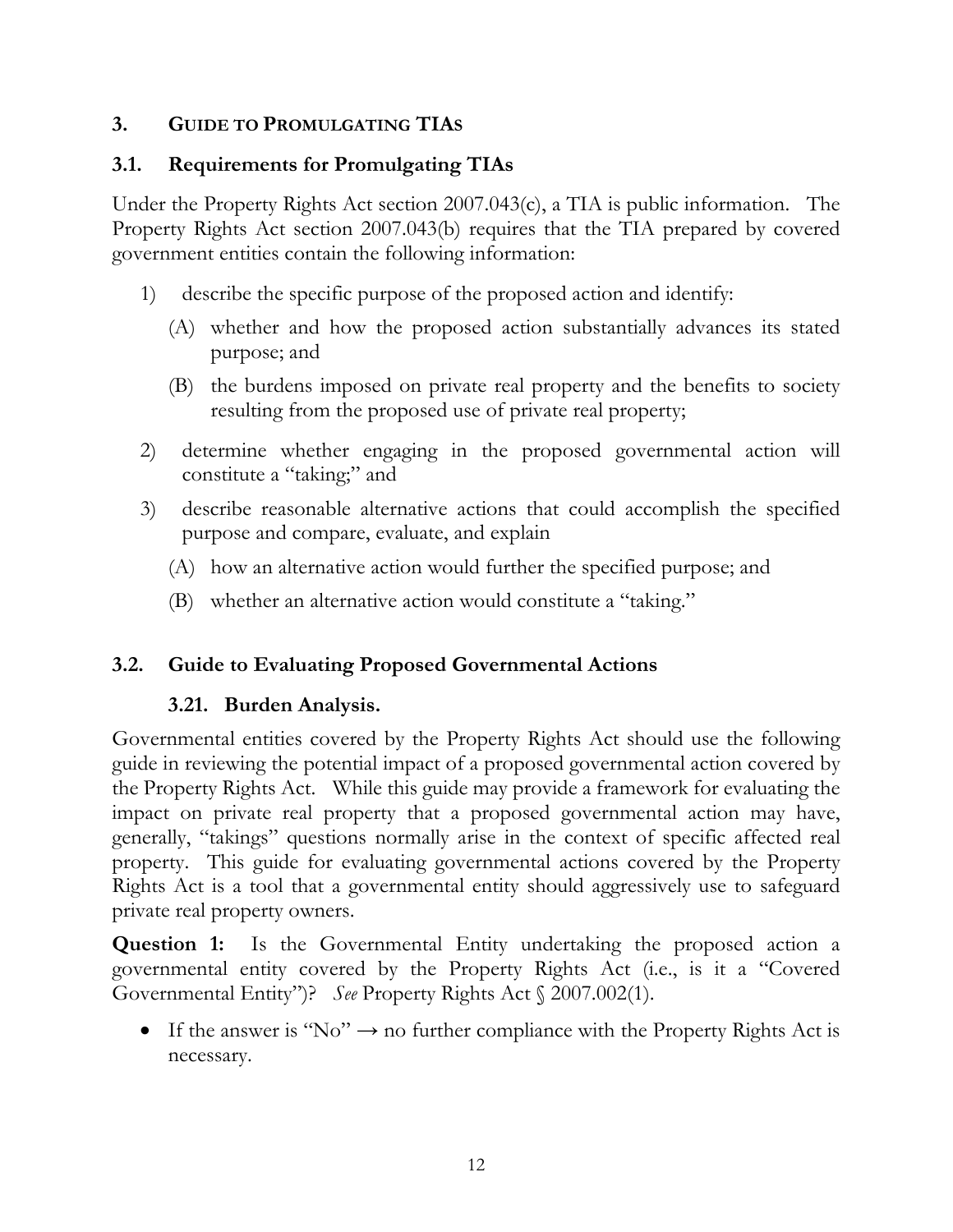• If the answer is "Yes," continue to Question 2. ↓

**Question 2:** Is the proposed action to be undertaken by the covered governmental entity an action covered by the Property Rights Act (i.e., a "Covered Governmental Action")? *See* section **2.1** of these Guidelines; and Governmental Entity-Specific TIA Procedures for "Categorical Determinations" as developed by the respective Covered Governmental Entities.

In addition, governmental entities may develop categorical determinations and specific procedures for developing TIAs.[41](#page-21-2) *See, supra*, section **2.2**.

- If the answer is "No"  $\rightarrow$  no further compliance with the Property Rights Act is necessary.
- If the answer is "Yes," continue to Question 3. ↓

**Question 3:** Does the covered governmental action result in a burden on "private real" property" as that term is defined under Property Rights Act section 2007.002(4)? This question may be resolvable by reference to the governmental entity's preexisting list of Categorical Determinations.

- If the answer is "No"  $\rightarrow$  a No Impact Determination should be made, and no further compliance with the Property Rights Act is necessary.
- If the answer is "Yes," then a TIA is required. Continue with Questions 4-8. ↓

# **3.22. Takings Impact Analysis.**

As explained in section **3.1**, the Property Rights Act sets forth explicit elements that must be evaluated by the governmental entity proposing to undertake an action covered by the Property Rights Act.

**Question 4:** What is the specific purpose of the proposed covered governmental action?

The TIA must clearly show how the proposed governmental action furthers its stated purpose. Thus, it is important that a governmental entity clearly state the purpose of its proposed action in the first place, and whether and how the proposed action substantially advances its stated purpose.

**Question 5:** How does the proposed covered governmental action burden private real property?<sup>[42](#page-21-3)</sup>

**Question 6:** How does the proposed covered governmental action benefit society?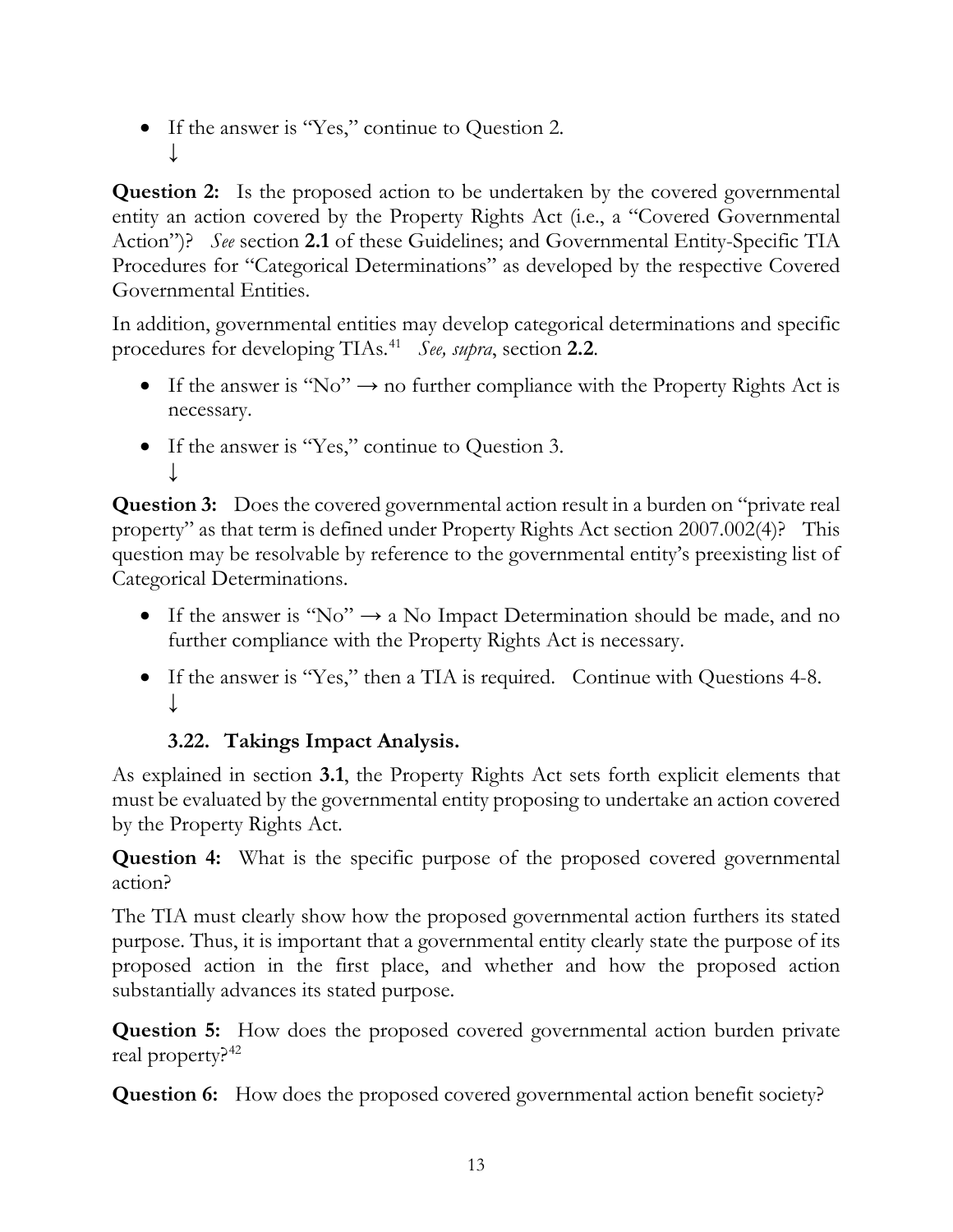**Question 7:** Does the proposed covered governmental action result in a taking? Whether a Proposed Covered Governmental Action "burdens," in the first analysis, and ultimately results in a taking must be measured against all three prongs of the takings analysis (statutory, federal constitutional, and state constitutional) outlined in sections **1.2–1.3** of these Guidelines. In addition, the proposed governmental action must be a final and authoritative determination.<sup>[43](#page-21-4)</sup> The Covered Governmental Entity proposing to engage in a Covered Governmental Action should consider the following subquestions:

1) Does the proposed covered governmental action result indirectly or directly in a permanent or temporary physical occupation of private real property?

Regulation or action resulting in a permanent or temporary physical occupation of all or a portion of private real property will generally constitute a "taking." For example, a regulation that required landlords to allow the installation of cable television boxes in their apartments was found to constitute a "taking."[44](#page-21-5)

2) Does the proposed covered governmental action require a property owner to dedicate a portion of private real property or to grant an easement?

Carefully review all governmental actions requiring the dedication of property or grant of an easement. The dedication of real property must be reasonably and specifically designed to prevent or compensate for adverse impacts of the proposed development. Likewise, the magnitude of the burden placed on the proposed development should be reasonably related to the adverse impacts created by the development. A court will also consider whether the action in question substantially advances a legitimate state interest.

For example, the United States Supreme Court determined in *Nollan* that compelling an owner of waterfront property to grant a public easement across his property that does not substantially advance the public's interest in beach access, constitutes a "taking."[45](#page-21-6) Likewise, the Court held that compelling a property owner to give public access to a green way, as opposed to keeping it private, did not substantially advance protection of a floodplain, and was a "taking."[46](#page-21-7)

3) Does the proposed covered governmental action deprive the owner of all economically viable uses of the property?

If a governmental action prohibits or somehow denies all economically viable or beneficial uses of the land, it will likely constitute a "taking." In this situation, however, the governmental entity should consider whether it can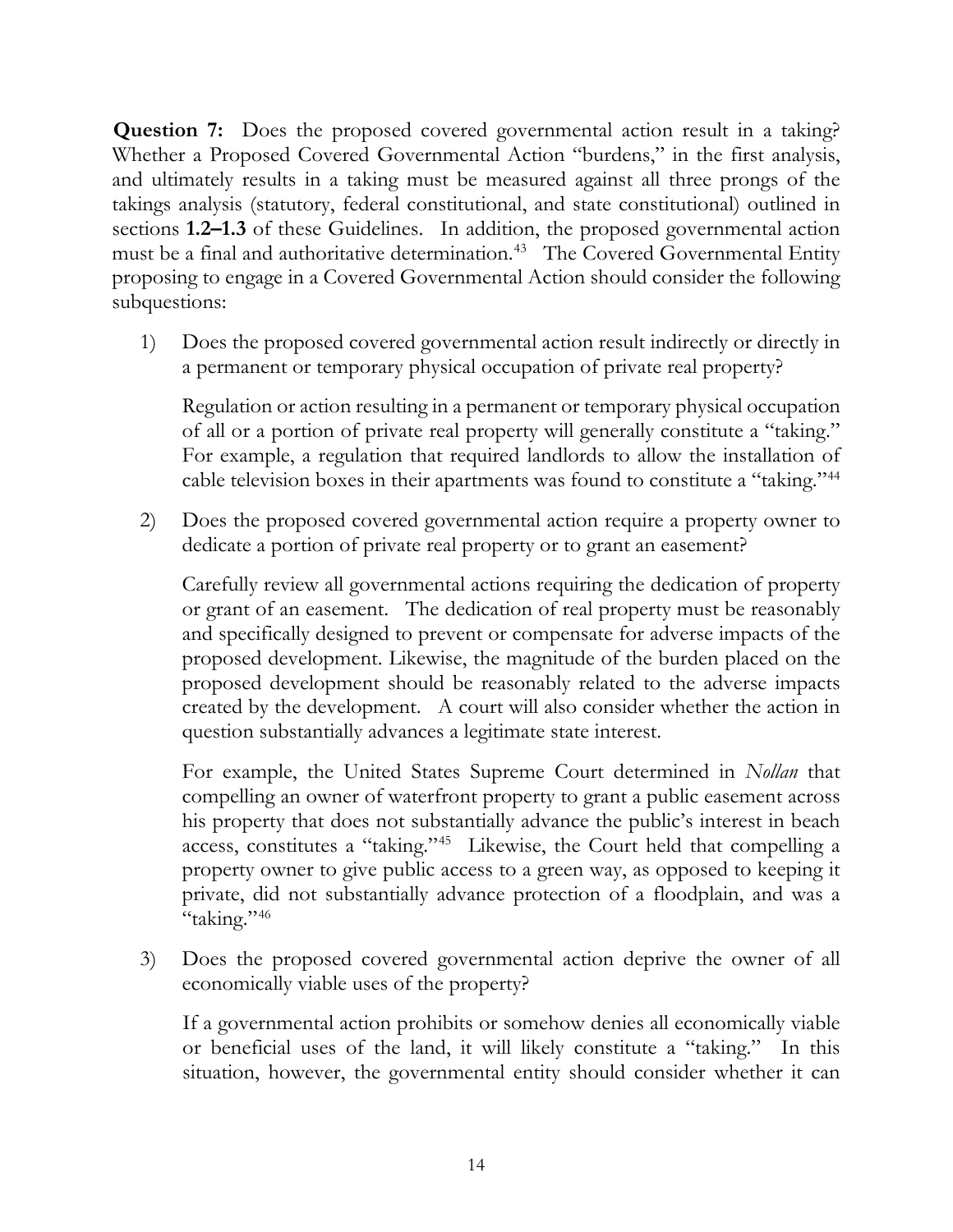demonstrate that the proposed uses are prohibited by the laws of nuisance or other preexisting limitations on the use of the property.[47](#page-21-8)

It may be important to analyze the action's impact on the property as a whole, and not just the impact on a portion of the property. It is also important to assess whether there is any profitable use of the remaining property still available.[48](#page-21-9) The remaining use does not necessarily have to be the owner's planned use, a prior use, or the highest and best use of the property. One factor in this assessment is the degree to which the governmental action interferes with a property owner's reasonable investment-backed development expectations.

Carefully review governmental actions requiring that all of a particular parcel of land be left substantially in its natural state. A prohibition of all economically viable uses of the property is vulnerable to a "takings" challenge. In some situations, however, there may be pre-existing limitations on the use of property that could insulate the government from "takings" liability.

4) Does the proposed covered governmental action have a significant impact on the landowner's economic interest?

Carefully review governmental actions that have a significant impact on the owner's economic interest. Courts will often compare the value of property before and after the impact of the challenged action. Although a reduction in property value alone may not be a "taking," a severe reduction in property value often indicates a reduction or elimination of reasonably profitable uses. Another economic factor courts will consider is the degree to which the challenged action impacts any development rights of the owner.

Two factors are considered to determine whether a governmental action has unreasonably interfered with a property owner's right to use and enjoy property. The first factor compares the value that has been taken with the remaining value in the property, without considering any anticipated gains or future profits.<sup>[49](#page-21-10)</sup> The second factor examines investment-backed expectations, including knowledge of existing regulations.<sup>50</sup> "Historical uses of the property are critically important when determining the reasonable investment-backed expectations of the landowner."[51](#page-21-12)

When access to a property may be impaired as the result of a governmental action, compensation is owed only when access is materially and substantially impaired.<sup>[52](#page-21-13)</sup> Roadways are for the benefit of the traveling public, and those doing business along public roadways must assume the risk that future improvements of the roadway system may divert traffic away from their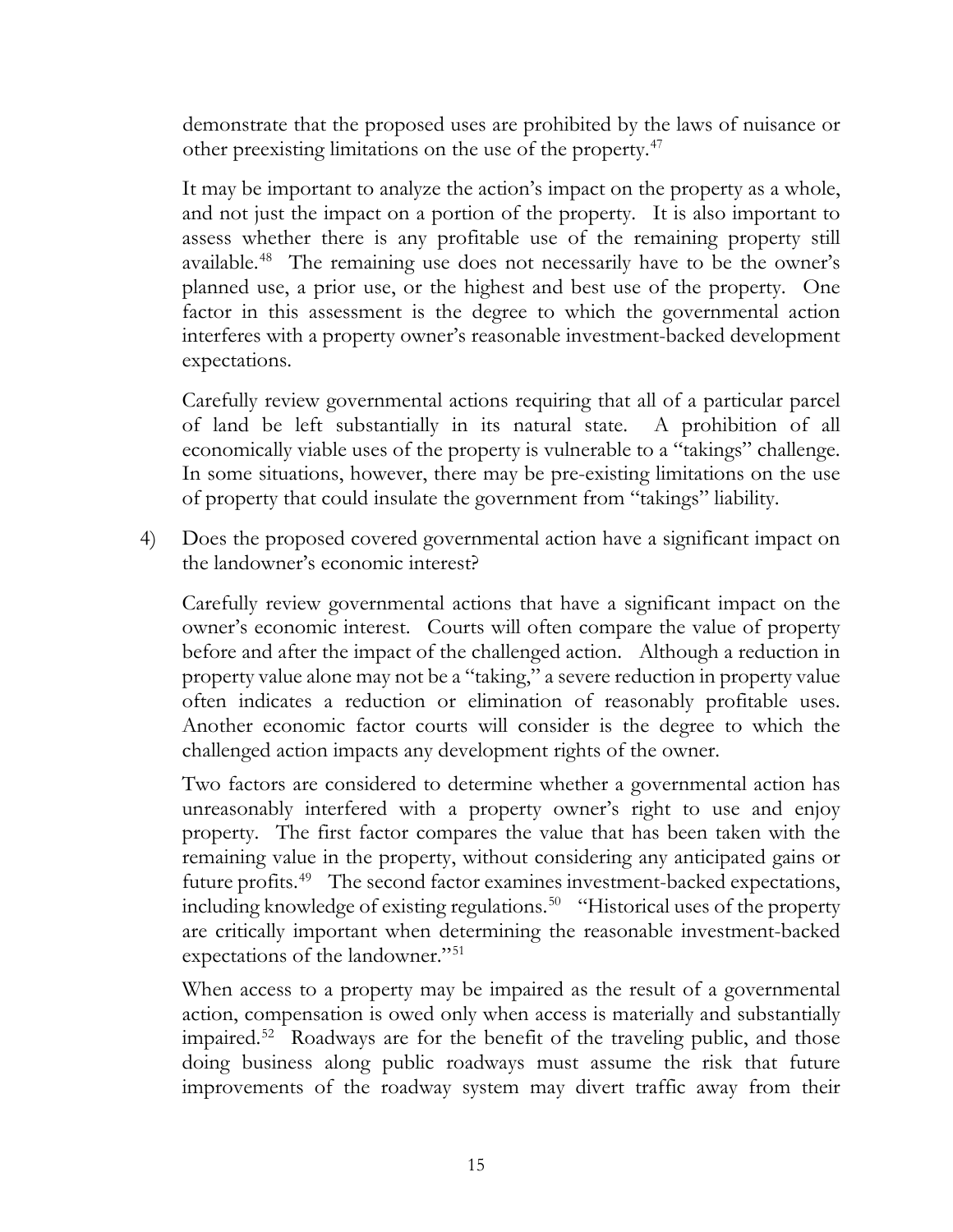businesses.<sup>[53](#page-21-14)</sup> Consequently, impairment that results only in increased circuity of travel is not compensable.[54](#page-21-15) In addition, "partial, temporary disruption of access is not sufficiently 'material and substantial' to constitute a compensable taking."[55](#page-21-16) "The obstruction of streets and highways . . . must be reasonable and necessary for the public improvement which is being made."<sup>56</sup> Similarly, a property owner has no vested right that his premises must be visible from a public roadway.[57](#page-21-18)

5) Does the covered governmental action decrease the market value of the affected private real property by 25 percent or more? Is the affected private real property the subject of the covered governmental action? *See* Property Rights Act § 2007.002(5)(B).

Compensation is not required for every decrease in market value attributable to governmental action.<sup>[58](#page-21-19)</sup> Historically, courts have only allowed recovery if the injury is not one suffered by the community in general.<sup>[59](#page-22-0)</sup> "Community" damages are not connected with the landowner's use and enjoyment of property and give rise to no compensation."[60](#page-22-1) Whether governmental action results in community damages is determined by the nature of the alleged injury rather than the location of the property.<sup>[61](#page-22-2)</sup>

6) Does the proposed covered governmental action deny a fundamental attribute of ownership?

Governmental actions that deny the landowner a fundamental attribute of ownership–including the right to possess, exclude others and dispose of all or a portion of the property–are potential "takings."

In *Dolan,* the United States Supreme Court held that a taking resulted when a city required a public easement for recreational purposes where the public interest asserted was conservation of the flood plain.<sup>[62](#page-22-3)</sup> The Court found that the city had not established "why a public greenway, as opposed to a private one, was required in the interest of flood control."[63](#page-22-4) The Court emphasized that the right to exclude others is "one of the most essential sticks in the bundle of rights that are commonly characterized as property."[64](#page-22-5)

These denials of fundamental attributes may be takings even if the taking was merely temporary. In *Cedar Point Nursery*, the United States Supreme Court held that a regulation granting labor organizations a "right to take access" to an agricultural employer's property in order to solicit support for unionization effected an unconstitutional per se physical taking even though the access was limited and intermittent. [65](#page-22-6)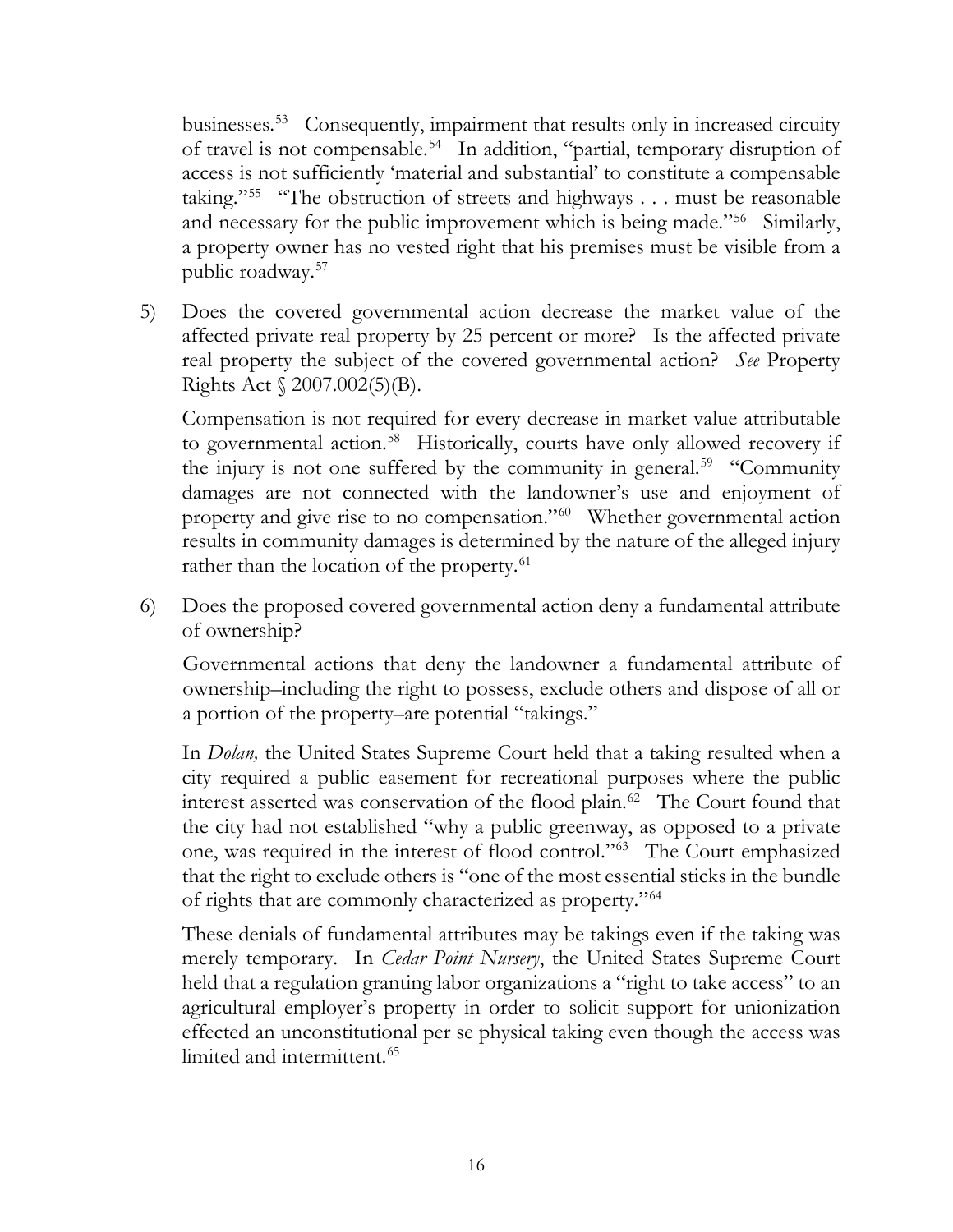The United States Supreme Court has also held that barring the inheritance (an essential attribute of ownership) of certain interests in land held by individual members of an Indian tribe constituted a "taking."<sup>[66](#page-22-7)</sup>

**Question 8:** What are the alternatives to the proposed covered governmental action?

Lastly, the governmental entity must describe reasonable alternative actions to the proposed governmental action that could accomplish the specified purpose and compare and evaluate the alternatives. The governmental agency must also evaluate the "takings" implication of each reasonable alternative to the proposed action pursuant to the applicable provisions of these Guidelines.

Property Rights Act  $\S$  2007.042 provides: "(a) A political subdivision that proposes to engage in a governmental action described in Section 2007.003(a)(1) through (3) that may result in a taking shall provide at least 30 days' notice of its intent to engage in the proposed action by providing a reasonably specific description of the proposed action in a notice published in a newspaper of general circulation published in the county in which affected private real property is located. If a newspaper of general circulation is not published in that county, the political subdivision shall publish a notice in a newspaper of general circulation located in a county adjacent to the county in which affected private real property is located. The political subdivision shall, at a minimum, include in the notice a reasonably specific summary of the takings impact assessment that was prepared as required by this subchapter and the name of the official of the political subdivision from whom a copy of the full assessment may be obtained. (b) A state agency that proposes to engage in a governmental action described in Section

<span id="page-16-0"></span><sup>&</sup>lt;sup>1</sup> Private real property is defined in Property Rights Act  $\frac{2007.002(4)}{2007.002(4)}$  to mean "an interest in real property recognized by common law, including a groundwater or surface water right of any kind, that is not owned by the federal government, this state, or a political subdivision of this state."

<span id="page-16-1"></span><sup>&</sup>lt;sup>2</sup> Property Rights Act  $\sqrt{2007.002(1)}$  defines "governmental entity" as: "(A) a board, commission, council, department, or other agency in the executive branch of state government that is created by constitution or statute, including an institution of higher education as defined by Education Code Section 61.003; or (B) a political subdivision of this state."

<span id="page-16-2"></span><sup>3</sup> Property Rights Act § 2007.043(a) provides: "A governmental entity shall prepare a written takings impact assessment of a proposed governmental action described in Section 2007.003(a)(1) through (3) that complies with the evaluation guidelines developed by the attorney general under Section 2007.041 before the governmental entity provides the public notice required under Section 2007.042."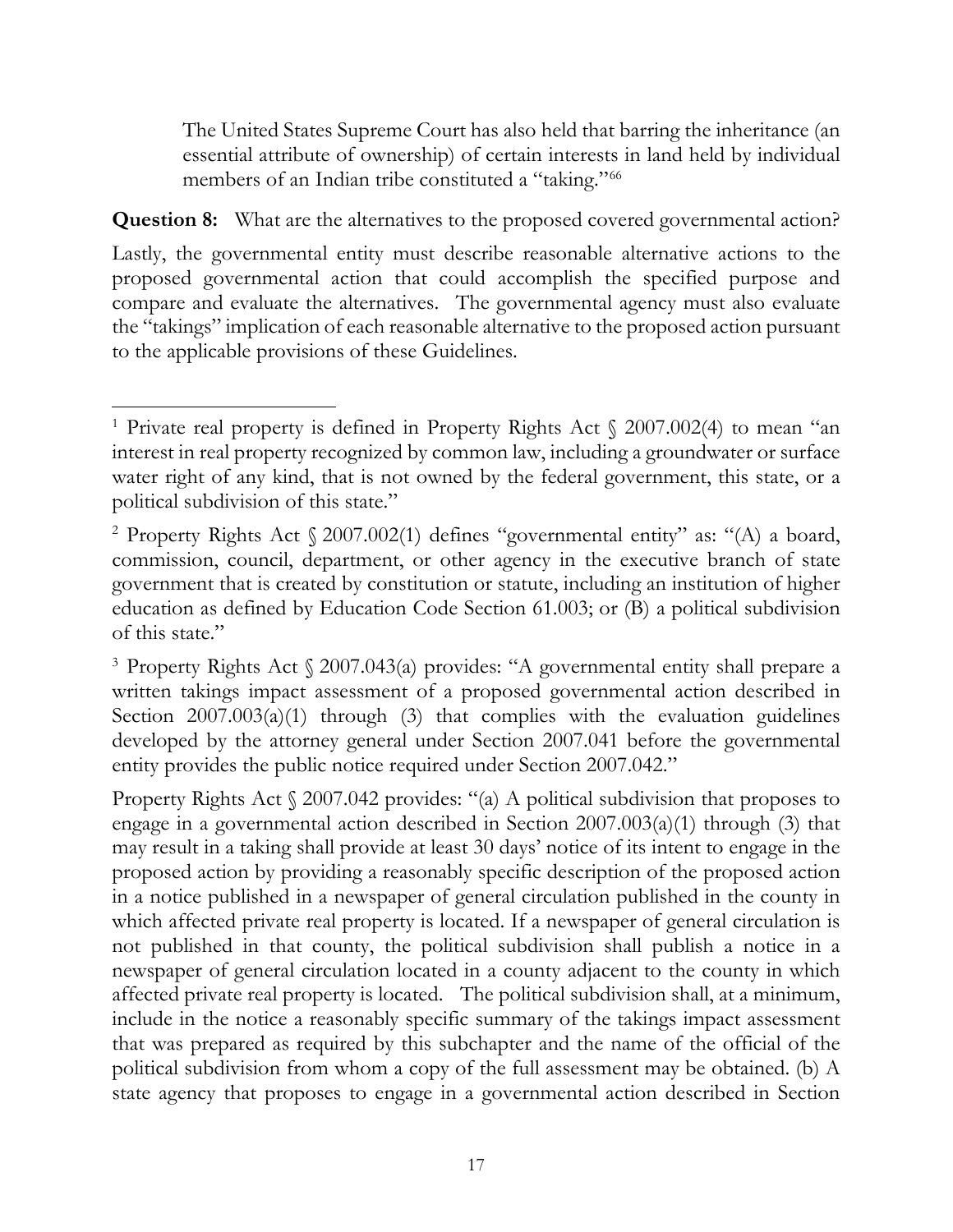$2007.003(a)(1)$  or (2) that may result in a taking shall: (1) provide notice in the manner prescribed by Section 2001.023; and (2) file with the secretary of state for publication in the Texas Register in the manner prescribed by Chapter 2002 a reasonably specific summary of the takings impact assessment that was prepared by the agency as required by this subchapter."

<span id="page-17-0"></span><sup>4</sup> Property Rights Act § 2007.044 provides: "(a) A governmental action requiring a takings impact assessment is void if an assessment is not prepared. A private real property owner affected by a governmental action taken without the preparation of a takings impact assessment as required by this subchapter may bring suit for a declaration of the invalidity of the governmental action. (b) A suit under this section must be filed in a district court in the county in which the private real property owner's affected property is located. If the affected property is located in more than one county, the private real property owner may file suit in any county in which the affected property is located. (c) The court shall award a private real property owner who prevails in a suit under this section reasonable and necessary attorney's fees and court costs."

<span id="page-17-1"></span><sup>5</sup> The Texas Supreme Court clarified that "the essential components of [a] producing cause [are] that (1) the cause must be a substantial cause of the event in issue and (2) it must be a but-for cause, namely one without which the event would not have occurred." *Ford Motor Co. v. Ledesma*, 242 S.W.3d 32, 46 (Tex. 2007). An element of "producing cause" is causation in fact which requires that the defendant's conduct be a substantial factor in bringing about the plaintiff's injuries, and that the injuries would not have occurred without defendant's conduct. *Doe v. Boys Clubs of Greater Dallas, Inc.*, 907 S.W.2d 472, 481 (Tex. 1995). A "producing cause" need not be foreseeable.

<span id="page-17-2"></span> $6$  Property Rights Act  $\frac{2007.002(5)}{B}$  ii).

<span id="page-17-3"></span><sup>7</sup> *See Chicago, B. & Q.R. Co. v. City of Chicago*, 166 U.S. 226 (1897).

<span id="page-17-4"></span><sup>8</sup> The most easily recognized type of taking occurs when the government physically occupies private property or grants the public the right to do so. Clearly, when the government seeks to use private property for a public building, a highway, a utility easement, or some other public purpose, it must compensate the property owner. Physical invasions of property, as distinguished from physical occupancies, may also give rise to a taking where the invasions are of a recurring or substantial nature. Examples of physical invasions include, among others, flooding and water related intrusions and overflight or aviation easement intrusions. *See, e.g., [Griggs v. Allegheny](https://1.next.westlaw.com/Link/Document/FullText?findType=Y&serNum=1962127574&pubNum=0000708&originatingDoc=I26b902e6e7bb11d98ac8f235252e36df&refType=RP&originationContext=document&transitionType=DocumentItem&contextData=(sc.DocLink)) Cty., Pa.,* [369 U.S. 84 \(1962\)](https://1.next.westlaw.com/Link/Document/FullText?findType=Y&serNum=1962127574&pubNum=0000708&originatingDoc=I26b902e6e7bb11d98ac8f235252e36df&refType=RP&originationContext=document&transitionType=DocumentItem&contextData=(sc.DocLink)) (recurrent overflights); *Tarrant Reg'l Water Dist. v. Gragg*, 151 S.W.3d 546 (Tex. 2004) (recurrent flooding); *[City of Houston v. McFadden,](https://1.next.westlaw.com/Link/Document/FullText?findType=Y&serNum=1967133825&pubNum=713&originatingDoc=I216cd394e7b411d9bf60c1d57ebc853e&refType=RP&fi=co_pp_sp_713_814&originationContext=document&transitionType=DocumentItem&contextData=(sc.Search)#co_pp_sp_713_814)* 420 S.W.2d [811 \(Tex. App.—Houston \[14th Dist.\] 1967, writ ref'd n.r.e\)](https://1.next.westlaw.com/Link/Document/FullText?findType=Y&serNum=1967133825&pubNum=713&originatingDoc=I216cd394e7b411d9bf60c1d57ebc853e&refType=RP&fi=co_pp_sp_713_814&originationContext=document&transitionType=DocumentItem&contextData=(sc.Search)#co_pp_sp_713_814) (overflights).

<span id="page-17-5"></span><sup>9</sup> *Lingle v. Chevron U.S.A. Inc.*, 544 U.S. 528, 543 (2005) (quoting *First English Evangelical Lutheran Church v. Cty. of Los Angeles*, 482 U.S. 304, 315 (1987)) (emphasis in original).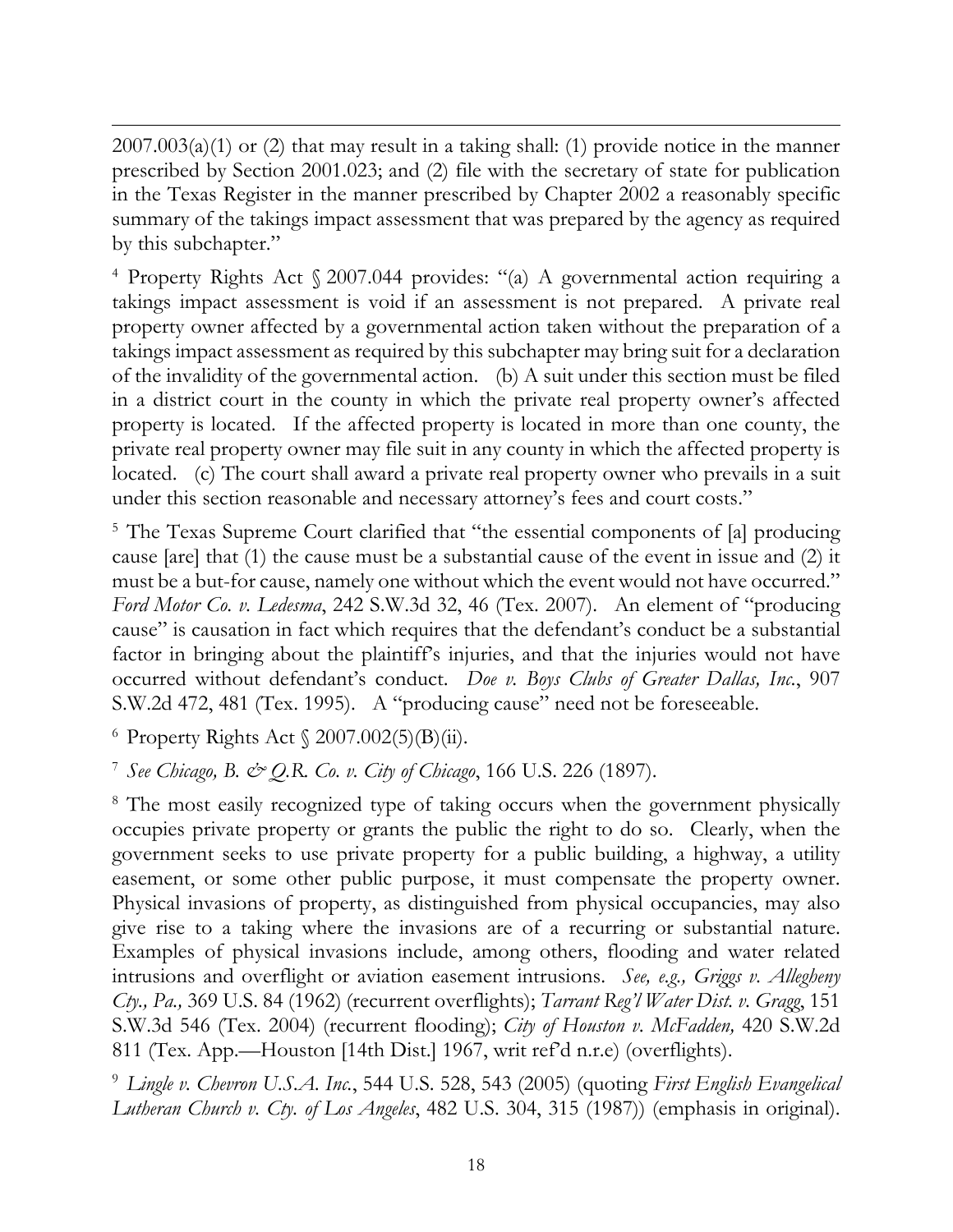The Court went on to note that "if a government action is found to be impermissible for instance because it fails to meet the 'public use' requirement or is so arbitrary as to violate due process—that is the end of the inquiry." *Id.*

<span id="page-18-0"></span><sup>10</sup> *Town of Flower Mound v. Stafford Estates Ltd. P'ship*, 135 S.W.3d 620, 646 (Tex. 2004).

<span id="page-18-1"></span><sup>11</sup> "The general rule at least is, that while property may be regulated to a certain extent, if regulation goes too far it will be recognized as a taking." *Pa. Coal Co. v. Mahon*, 260 U.S. 393, 415 (1922).

<span id="page-18-2"></span><sup>12</sup> *Dolan v. City of Tigard*, 512 U.S. 374, 386 (1994).

<span id="page-18-3"></span><sup>13</sup> *Lucas v. South Carolina Coastal Council*, 505 U.S. 1003, 1025 n.12 (1992).

<span id="page-18-4"></span><sup>14</sup> *See* Property Rights Act § 2007.003(b), exemptions (6), (7), and (13) (set forth *infra* in section **2.12** of these Guidelines).

<span id="page-18-5"></span><sup>15</sup> *Lucas*, 505 U.S. at 1019; *Dolan*, 512 U.S. at 385 n.6.

<span id="page-18-6"></span><sup>16</sup> *Lingle*, 544 U.S. at 548 (referring to *Penn Cent. Transp. Co. v. City of New York*, 438 U.S. 104 (1978)); *see also Nollan v. Cal. Coastal Comm'n*, 483 U.S. 825 (1987).

<span id="page-18-7"></span><sup>17</sup> *Lingle*, 544 U.S. at 542. Although the Texas Supreme Court adopted the "substantial advancement" test, *see Mayhew v. Town of Sunnyvale*, 964 S.W.2d 922, 933–35 (Tex. 1998), the Court has had no opportunity to address whether the test still applies in Texas "takings" law post-*Lingle*. *See, e.g., Park v. City of San Antonio*, 230 S.W.3d 860, 868 n. 6 (Tex. App.—El Paso 2007, pet. denied). At least one state court of appeals has predicted the Texas Supreme Court will likewise abandon the substantial advancement test. *See 2800 La Frontera No. 1A, Ltd. v. City of Round Rock*, No. 03-08-00790-CV, 2010 WL 143418, at \*7 (Tex. App.—Austin Jan. 12, 2010, no pet.) (mem. op.).

<span id="page-18-8"></span><sup>18</sup> *Selinger v. City of McKinney*, No. 05-19-00545-CV, 2020 WL 3566722, at \*5 (Tex. App.—Dallas July 1, 2020, no pet.).

<span id="page-18-9"></span><sup>19</sup> *Dolan,* 512 U.S. at 391. The rough-proportionality test, however, has not been extended beyond the special context of exactions. *City of Monterey v. Del Monte Dunes at Monterey, Ltd.*, 526 U.S. 687, 702 (1999).

<span id="page-18-10"></span><sup>20</sup> *Penn Central*, 438 U.S. at 124.

<span id="page-18-11"></span><sup>21</sup> *Reahard*, 968 F.2d 1131 (11th Cir. 1992), *supplemented*, 978 F.2d 1212, *rev'd,* 30 F.3d 1412 (1994).

<span id="page-18-12"></span><sup>22</sup> *Cedar Point Nursery v. Hassid*, 141 S. Ct. 2063, 2079, 210 L. Ed. 2d 369 (2021).

<span id="page-18-13"></span><sup>23</sup> *Lucas*, 505 U.S. at 1016 n.7.

<span id="page-18-14"></span><sup>24</sup> *Tahoe-Sierra Pres. Council, Inc. v. Tahoe Reg'l Planning Agency*, 535 U.S. 302, 321 (2002). The Court went on to analyze the circumstances in *Tahoe-Sierra* within the *Penn Central* framework. *Id*.; *see Penn Central*, 438 U.S. at 124 (regulatory takings jurisprudence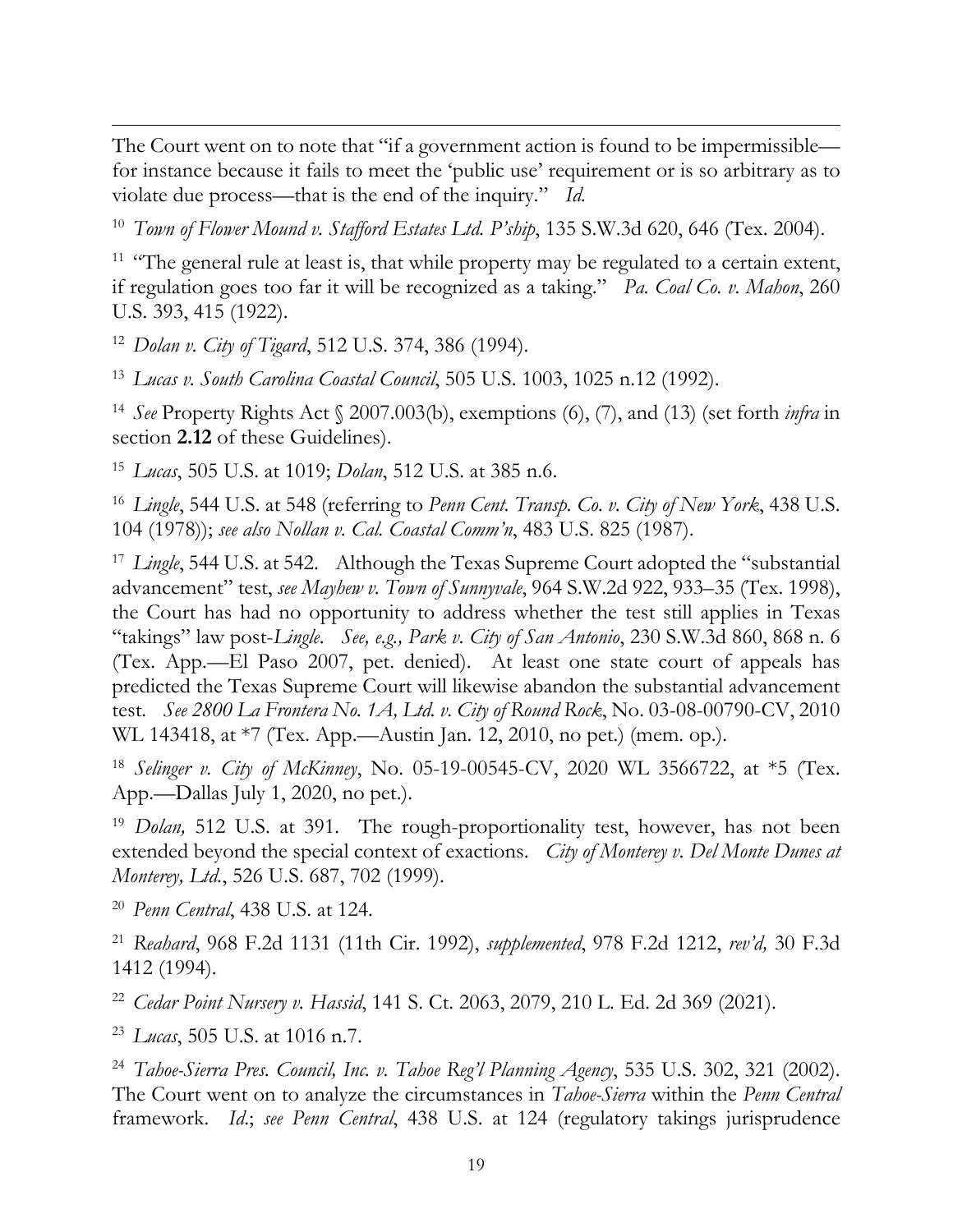characterized by "essentially ad hoc, factual inquiries").

<span id="page-19-0"></span><sup>25</sup> *Town of Flower Mound*, 135 S.W.3d at 643. In *Town of Flower Mound*, the Texas Supreme Court "restate[d] the rule of *Nollan* and *Dolan* generally as follows: conditioning government approval of a development of property on some exaction is a compensable taking unless the condition (1) bears an essential nexus to the substantial advancement of some legitimate government interest and (2) is roughly proportional to the projected impact of the proposed development." *Id.* at 634. The U.S. Supreme Court, however, has since done away with the first prong of that test. *See Lingle*, 544 U.S. at 545; *see supra* section **1.41**. The *Town of Flower Mound* court went on to find that "[t]he requirement that a developer improve an abutting street at its own expense is in no sense a use restriction; it is much closer to a required dedication of property–that being the money to pay for the required improvement." *Town of Flower Mound*, 135 S.W.3d at 635. The court then held that "[f]or purposes of determining whether an exaction as a condition of government approval of development is a compensable taking, we see no important distinction between a dedication of property to the public and a requirement that property already owned by the public be improved." *Id*. at 639–640. The court also followed the U.S. Supreme Court in agreeing "that the burden should be on the government to 'make some sort of individualized determination that the required dedication is related both in nature and extent to the impact of the proposed development.'" *Id*. at 643.

<span id="page-19-1"></span><sup>26</sup> *City of Austin v. Teague*, 570 S.W.2d 389, 393 (Tex. 1978).

<span id="page-19-2"></span><sup>27</sup> In *Westgate, Ltd. v. State*, the Texas Supreme Court held that in order for there to be an inverse condemnation there must be a "direct restriction" on the landowner's use of his property and not merely an announcement of future restrictions. *Westgate*, 843 S.W.2d 448, 452–53 (Tex. 1992). As used, "direct restriction" is the "actual physical or legal restriction on the property's use such as a blocking of access or denial of a permit for development." *Id.* at 452. In *Westgate*, since the court found that the condemnor's unreasonable delay of condemnation proceedings did not rise to the level of a "direct restriction" on the landowner's use of his property, the landowner could not recover damages in a suit for inverse condemnation; but, the court reserved the question of whether a cause of action might exist where there is bad faith on the part of the condemnor. *Westgate*, 843 S.W.2d at 452–54.

<span id="page-19-3"></span><sup>28</sup> *State v. Dawmar Partners, Ltd*., 267 S.W.3d 875, 878 (Tex. 2008).

<span id="page-19-4"></span><sup>29</sup> *City of San Antonio v. TPLP Office Park Props*., 218 S.W.3d 60, 64–65 (Tex. 2007). In prior decisions, the Supreme Court had already applied the rational basis standard of review to a substantive due process challenge to the denial of a development application by a city. *Mayhew*, 964 S.W.2d at 938–39. In *City of San Antonio*, the Texas Supreme Court applied the rational basis standard of review from *Nollan* to determine whether the exercise of police power by a local government was in accord with substantive due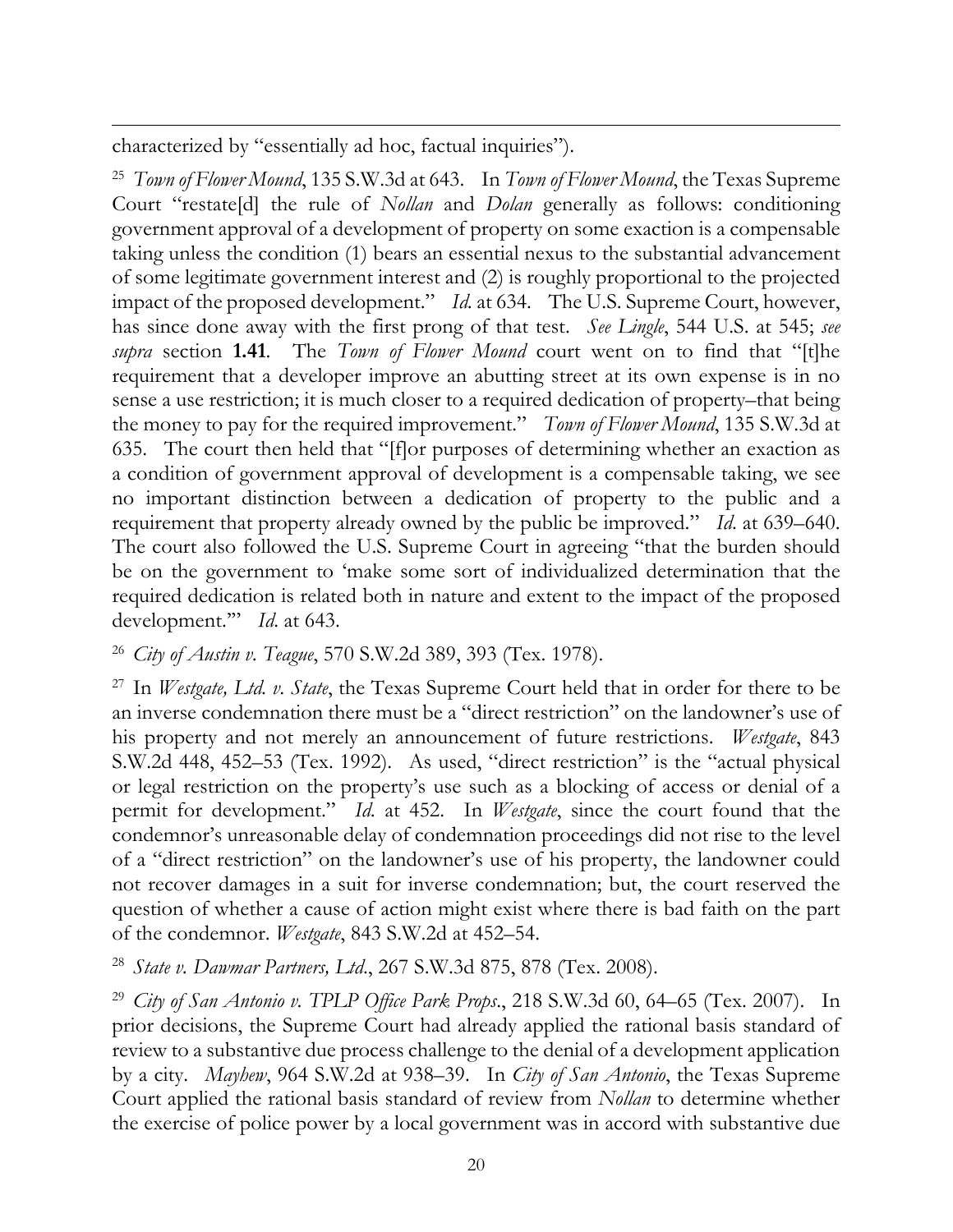process principles, and held that "[u]nder the rational relationship standard, the City's decisions must be upheld if evidence in the record shows it to be at least fairly debatable that the decisions were rationally related to a legitimate governmental interest." *TPLP Office Park*, 218 S.W.3d at 64–65.

<span id="page-20-0"></span><sup>30</sup> In *City of College Station v. Turtle Rock Corporation*, the Texas Supreme Court recognized that in order to be a compensable taking, the ordinance must render the entire property "wholly useless" or otherwise cause "total destruction" of the entire tract's economic value. *Turtle Rock*, 680 S.W.2d 802, 806 (Tex. 1984). The court further held that there must be a reasonable connection between an exaction and the need for the property by the government; and, in order to show there is a taking, the landowner must show that the ordinance is unreasonable or arbitrary in that particular application. *Id*. The *Turtle Rock* holding was cited by the United States Supreme Court in *Nollan*, 483 U.S. at 840, and is consistent with the holding of that opinion.

<span id="page-20-1"></span><sup>31</sup> *Gen. Servs. Comm'n v. Little-Tex Insulation Co*., 39 S.W.3d 591, 598 (Tex. 2001).

<span id="page-20-2"></span><sup>32</sup> *See, e.g.*, *State v. Holland*, 221 S.W.3d 639 (Tex. 2007) (holding no taking liability for government's refusal to pay patent holder as part of its contract for oil spill cleanup technology).

<span id="page-20-3"></span><sup>33</sup> *See, e.g.*, *City of San Antonio v. Pollock*, 284 S.W.3d 809, 820–21 (Tex. 2009) (finding no taking intent in city's negligent failure to prevent landfill gas migration to private houses); *City of Dallas v. Jennings*, 142 S.W.3d 310 (Tex. 2004) (distinguishing nuisance from taking to find no taking liability for city's unintended sewage backup into private homes); *but see Tarrant Reg'l Water Dist. v. Gragg*, 151 S.W.3d 546 (Tex. 2004) (affirming taking verdict against water district for downstream flooding that was substantially certain to occur by the district's actions).

<span id="page-20-4"></span><sup>34</sup> *San Jacinto River Auth. v. Medina*, 627 S.W.3d 618, 631 (Tex. 2021) (statutory takings claim under the Property Rights Act "may include a physical taking, such as the flooding alleged by the property owners, and is not limited solely to regulatory takings" that effect a physical invasion).

<span id="page-20-5"></span><sup>35</sup> "Extraterritorial jurisdiction" means the unincorporated area, not part of any other city, that is contiguous to the corporate limits of a city, and the extent of an extraterritorial jurisdiction depends on the population of the city. *See* Tex. Local Gov't Code § 42.021.

<span id="page-20-6"></span><sup>36</sup> *Selinger*, 2020 WL 3566722 at \*7.

<span id="page-20-7"></span> $37$  Property Rights Act  $\sqrt{2007.043(a)}$ .

<span id="page-20-8"></span><sup>38</sup> *Texas Gen. Land Off. v. La Concha Condo. Ass'n*, No. 13-19-00357-CV, 2020 WL 2610934, at \*8 (Tex. App.—Corpus Christi May 21, 2020, no pet.) (citing Property Rights Act §§ 2007.043(a), 2007.003(a)(4)).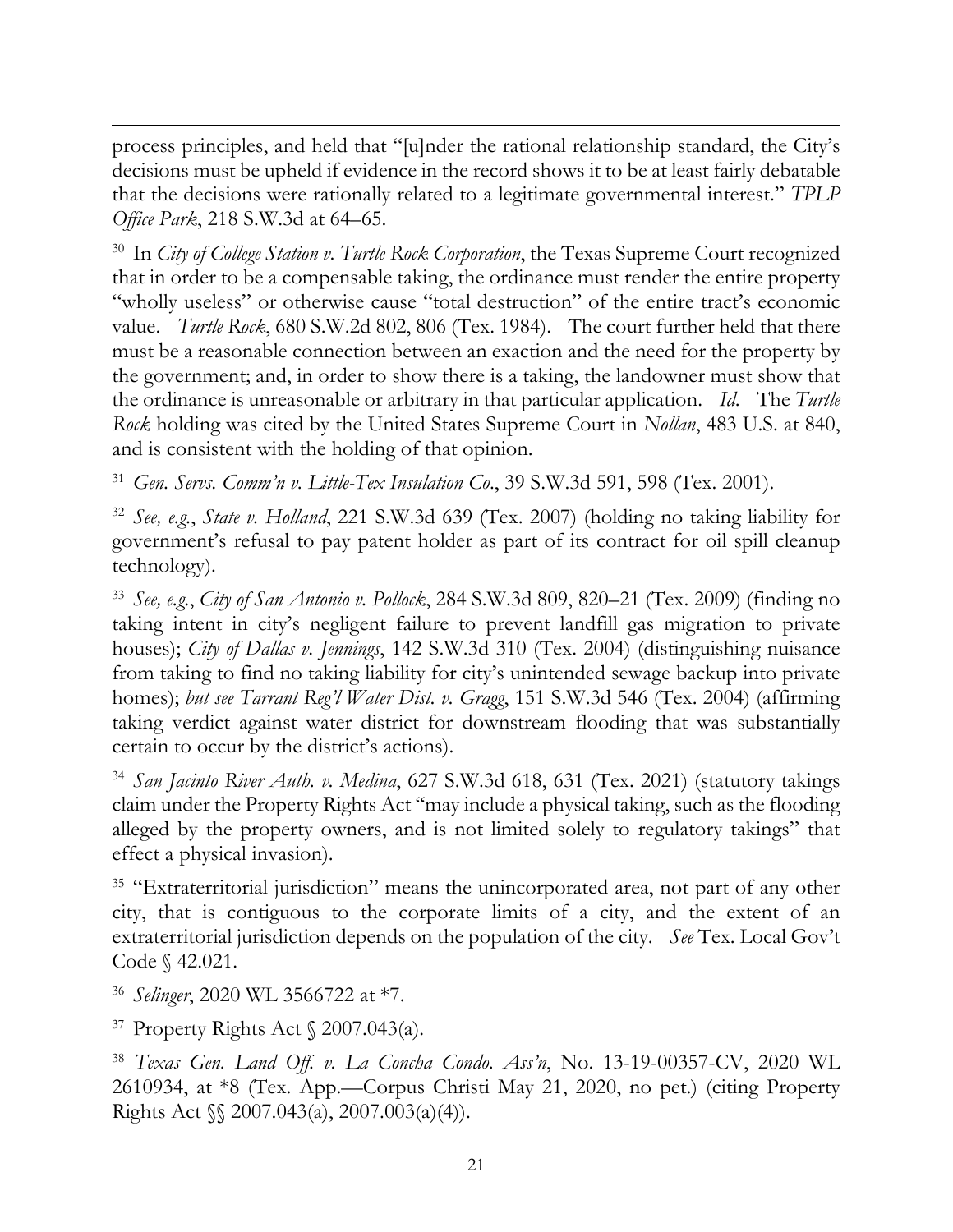<span id="page-21-0"></span><sup>39</sup> *See* 31 Tex. Admin. Code §§ 15.1-15.10.

<span id="page-21-1"></span><sup>40</sup> Governmental entities are reminded that the Property Rights Act applies to the following governmental actions: "(1) the adoption or issuance of an ordinance, rule, regulatory requirement, resolution, policy, guideline, or similar measure." Property Rights Act § 2007.003(a).

<span id="page-21-2"></span><sup>41</sup> In 2002, the Texas Supreme Court decided its first case under the Property Rights Act. In *Bragg v. Edwards Aquifer Authority*, the Court concluded that the adoption of well permitting rules by an aquifer authority is excepted from the Property Rights Act as an action "taken under a political subdivision's statutory authority to prevent waste or protect rights of owners of interest in groundwater." 71 S.W.3d 729, 730 (Tex. 2002). The Court also concluded that "the Authority's proposed actions on the Braggs' permit applications constitute 'enforcement of a governmental action,' to which the TIA requirement does not apply." *Id*. at 731.

<span id="page-21-3"></span><sup>42</sup> *See* discussion of relevant issues under section **3.22(d)**, *infra*.

<span id="page-21-4"></span><sup>43</sup> *Mayhew*, 964 S.W.2d at 929. "A court cannot determine whether a regulation has gone 'too far' unless it knows how far the regulation goes." *Id*.

- <span id="page-21-5"></span><sup>44</sup> *See Loretto v. Teleprompter Manhattan CATV Corp*., 458 U.S. 419 (1982).
- <span id="page-21-6"></span><sup>45</sup> *Nollan*, 483 U.S. at 825.
- <span id="page-21-7"></span><sup>46</sup> *Dolan*, 512 U.S. at 394–96.
- <span id="page-21-8"></span><sup>47</sup> *Lucas*, 505 U.S. at 1029–32.
- <span id="page-21-9"></span><sup>48</sup> *Fla. Rock Indus., Inc. v. United States*, 18 F.3d 1560 (Fed. Cir. 1994).
- <span id="page-21-10"></span><sup>49</sup> *Mayhew*, 964 S.W.2d at 935–36.
- <span id="page-21-11"></span><sup>50</sup> *Id.* at 936.
- <span id="page-21-12"></span><sup>51</sup> *Id*. at 937.
- <span id="page-21-13"></span><sup>52</sup> *Dawmar Partners,* 267 S.W.3d at 878.
- <span id="page-21-14"></span><sup>53</sup> *State v. Schmidt*, 867 S.W.2d 769, 773 (Tex. 1993).
- <span id="page-21-15"></span><sup>54</sup> *Dawmar Partners*, 267 S.W.3d at 880; *State v. Bristol Hotel Asset Co.*, 293 S.W.3d 170, 174 (Tex. 2009).
- <span id="page-21-16"></span><sup>55</sup> *Bristol Hotel*, 293 S.W.3d at 173 (citing *City of Austin v. Avenue Corp*., 704 S.W.2d 11, 13 (Tex. 1986)).
- <span id="page-21-17"></span><sup>56</sup> *Avenue Corp.*, 704 S.W.2d at 13.
- <span id="page-21-18"></span><sup>57</sup> *Schmidt*, 867 S.W.2d at 774.
- <span id="page-21-19"></span><sup>58</sup> *Felts v. Harris Cty.*, 915 S.W.2d 482, 484 (Tex. 1996).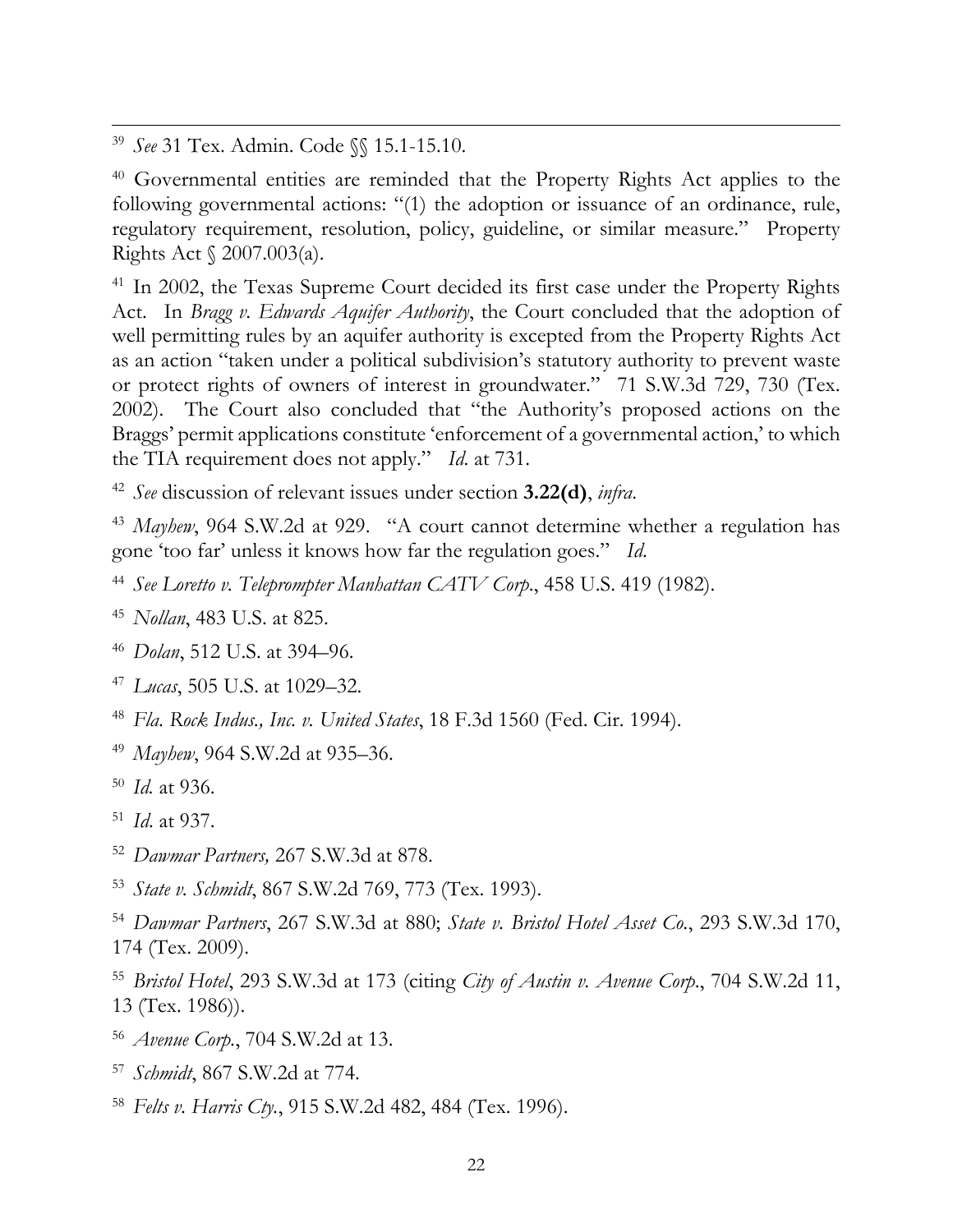<span id="page-22-0"></span>*Id*.

<span id="page-22-1"></span> *Id*. at 485. In *Felts*, the Supreme Court found that highway noise was a community damage and thus non-compensable.

- <span id="page-22-2"></span>*Schmidt*, 867 S.W.2d at 781.
- <span id="page-22-3"></span>*Dolan*, 512 U.S. at 392–96.
- <span id="page-22-4"></span>*Id.* at 393.
- <span id="page-22-5"></span>*Id*.
- <span id="page-22-6"></span>*Cedar Point Nursery*, 141 S. Ct at 2074.
- <span id="page-22-7"></span>*Hodel v. Irving*, 481 U.S. 704 (1987).